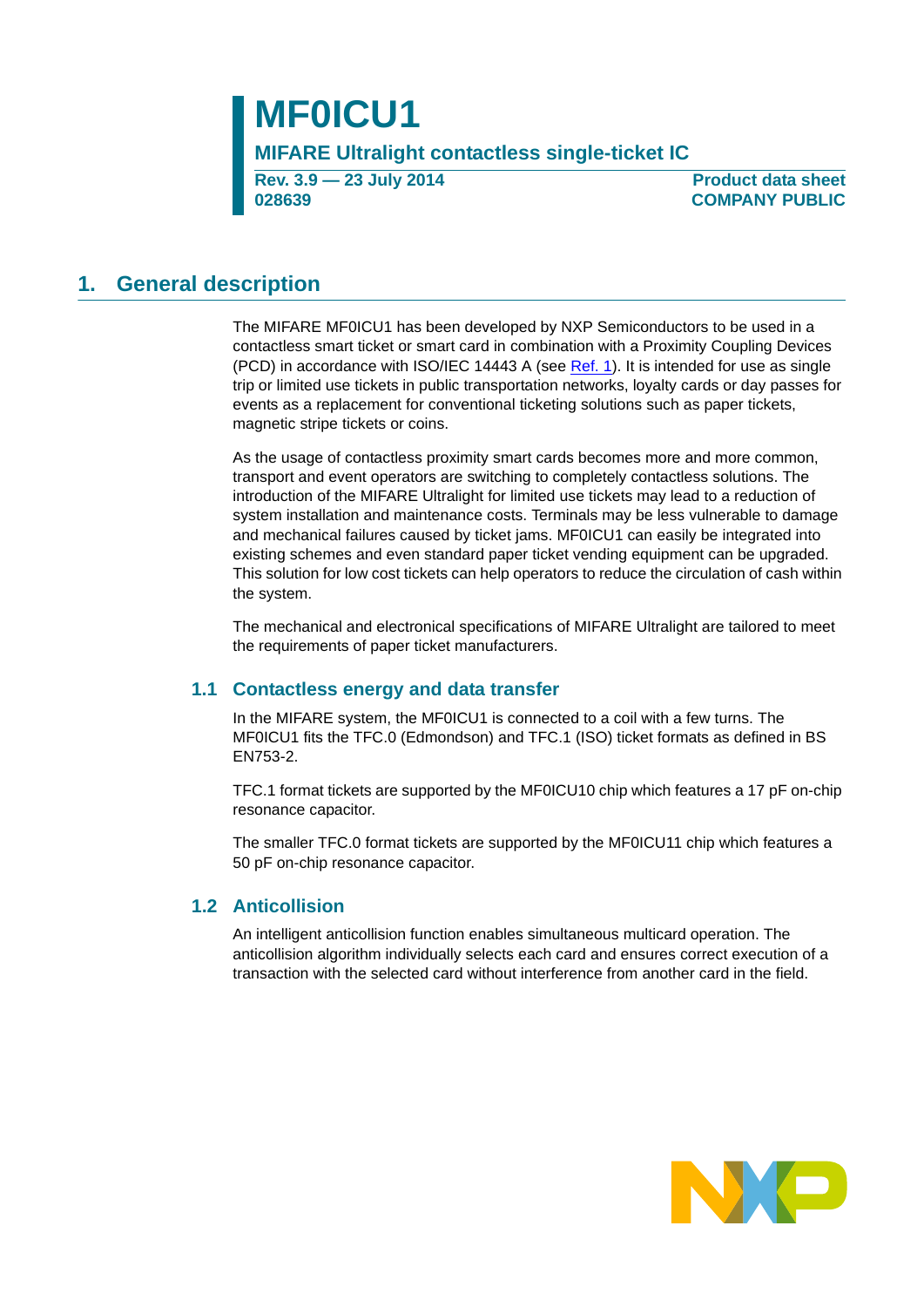#### **MIFARE Ultralight contactless single-ticket IC**



#### <span id="page-1-2"></span><span id="page-1-1"></span>**1.2.1 Cascaded Unique IDentification (UID)**

The anticollision function is based on an IC individual serial number called Unique Identification (UID) for each IC. The UID of the MF0ICU1 comprises 7 bytes and supports ISO/IEC 14443-3 cascade level 2.

#### <span id="page-1-3"></span>**1.3 Security**

- **•** 7-byte UID in accordance with ISO/IEC 14443-3 for each device
- **•** 32-bit user definable One-Time Programmable (OTP) area
- **•** Field programmable read-only locking function per page

#### <span id="page-1-4"></span>**1.4 Naming conventions**

#### <span id="page-1-0"></span>**Table 1. Naming conventions**

| MF0xxU1w/D<br>MF0xxU1w01W/y7DL | <b>Description</b>                                                                                                                                                         |
|--------------------------------|----------------------------------------------------------------------------------------------------------------------------------------------------------------------------|
| <b>MF</b>                      | MIFARE family                                                                                                                                                              |
| ٥l                             | Ultralight product family                                                                                                                                                  |
| <b>XX</b>                      | Identifier for the package type<br>IC  bare die<br>MOA4  contactless module                                                                                                |
| U <sub>1</sub>                 | Product: Ultralight                                                                                                                                                        |
| <b>W</b>                       | One character identifier for input capacitance<br>$017$ pF<br>1  50 pF                                                                                                     |
| /D                             | Fixed ending for module type                                                                                                                                               |
| /y7DL                          | y is a single character identifier for the wafer type<br>S bare die, 75 $\mu$ m thickness, Au bumps, e-map file<br>U bare die, 120 $\mu$ m thickness, Au bumps, e-map file |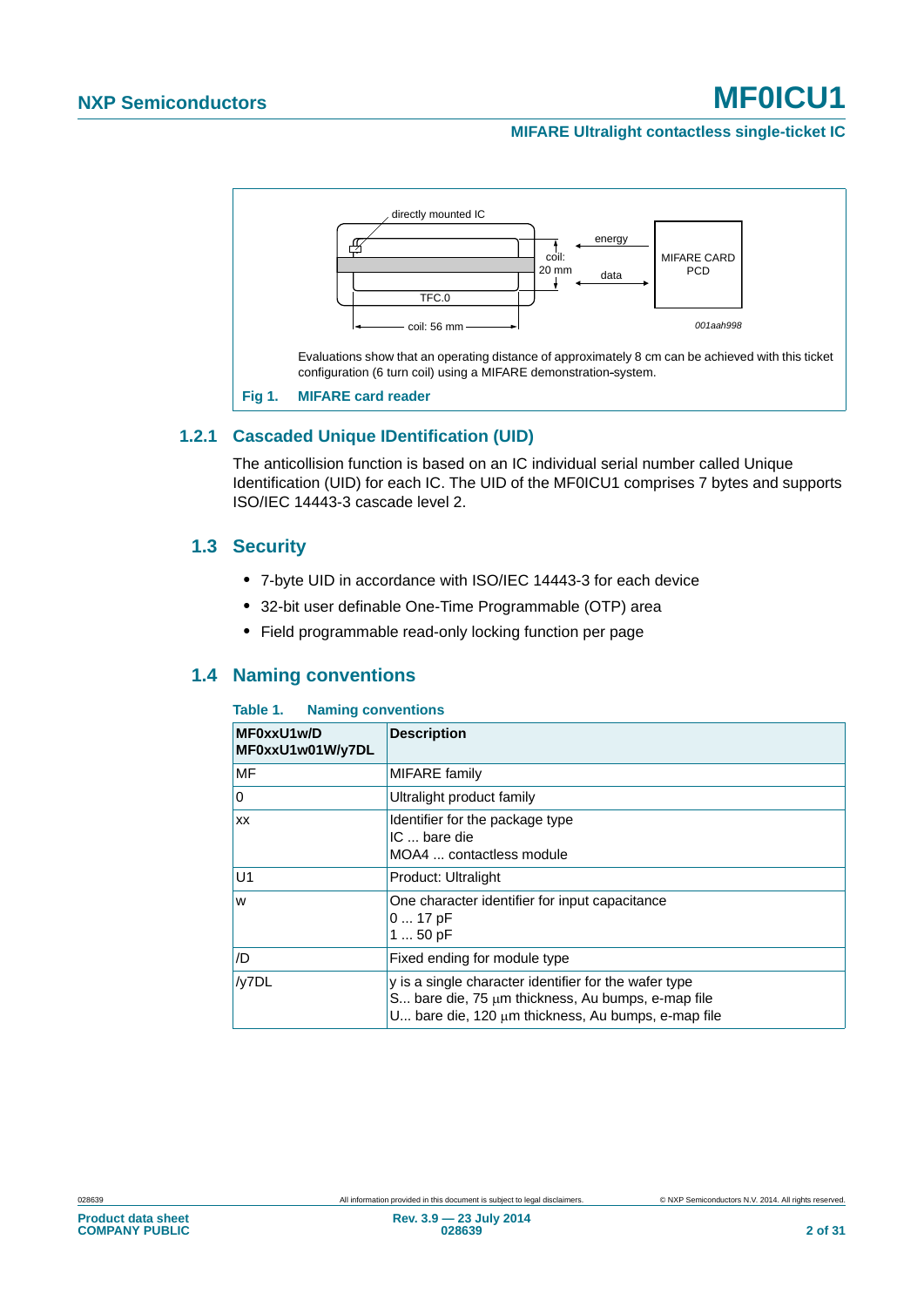## <span id="page-2-3"></span><span id="page-2-2"></span>**2. Features and benefits**

#### **2.1 MIFARE RF interface ISO/IEC 14443 A**

- Contactless transmission of data and supply energy
- Operating frequency of 13.56 MHz Data transfer of 106 kbit/s
- Data integrity of 16-bit CRC, parity, bit coding, bit counting
- 7 byte serial number (cascade level 2 according to ISO/IEC 14443-3)
- **Fast counter transaction:**  $<$  10 ms

### <span id="page-2-4"></span>**2.2 EEPROM**

- 512-bit, organized in 16 pages with 4 bytes per page
- 32-bit user definable One-Time Programmable (OTP) area
- 
- Operating distance up to 100 mm depending on antenna geometry and reader configuration
- 
- $\blacksquare$  True anticollision
- **Typical ticketing transaction:**  $<$  35 ms
- Field programmable read-only locking function per page
- 384-bit user Read/Write area (12 pages)
- Data retention time of 5 years **■** Write endurance 10000 cycles

### <span id="page-2-5"></span>**3. Quick reference data**

#### <span id="page-2-1"></span>**Table 2. Characteristics**

| <b>Symbol</b>        | Parameter                     | <b>Conditions</b> |             | Min            | <b>Typ</b>               | <b>Max</b>               | <b>Unit</b> |
|----------------------|-------------------------------|-------------------|-------------|----------------|--------------------------|--------------------------|-------------|
| t,                   | input frequency               |                   |             | $\blacksquare$ | 13.56                    | $\blacksquare$           | <b>MHz</b>  |
| $C_i$                | input capacitance             | 17 pF version     | $\boxed{1}$ | 14.85          | 17.0                     | 20.13                    | pF          |
|                      |                               | 50 pF version     | $[1]$       | 42.5           | 50.0                     | 57.5                     | pF          |
|                      | <b>EEPROM</b> characteristics |                   |             |                |                          |                          |             |
| $t_{cy(W)}$          | write cycle time              |                   |             |                | 3.8                      | $\overline{\phantom{a}}$ | lms         |
| $t_{\rm ret}$        | retention time                | $T_{amb}$ = 22 °C |             | 5              |                          | -                        | year        |
| $N_{\text{endu}(W)}$ | write endurance               | $T_{amb}$ = 22 °C |             | 10000          | $\overline{\phantom{a}}$ |                          | cycle       |

<span id="page-2-0"></span>[1] LCR meter HP 4285:  $T_{amb} = 22 °C$ , Cp-D,  $f_i = 13.56$  MHz, 2 Veff.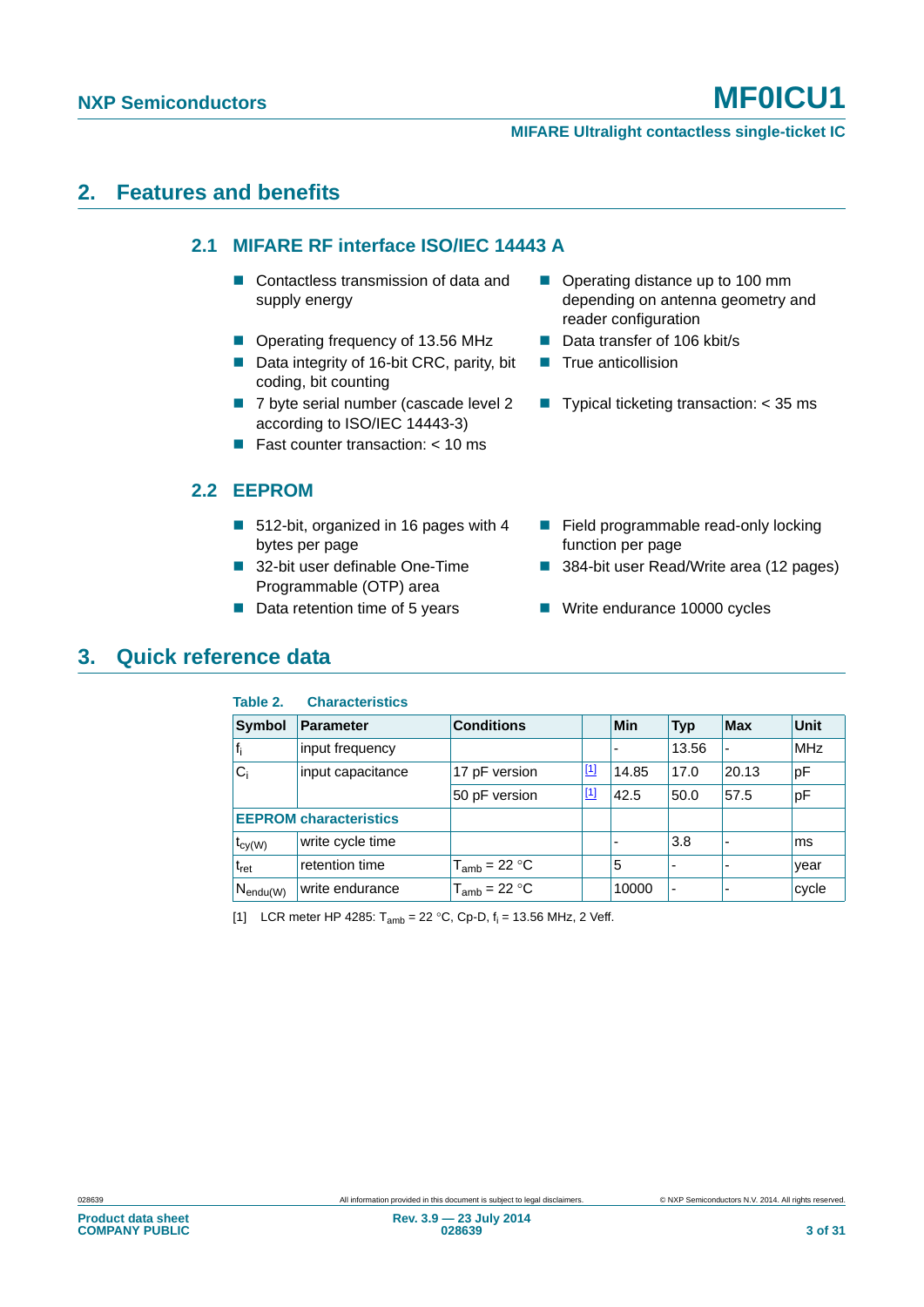# <span id="page-3-2"></span>**4. Ordering information**

| <b>Type number</b> | Package                                         |              |                                                                                                                                                                      |                |
|--------------------|-------------------------------------------------|--------------|----------------------------------------------------------------------------------------------------------------------------------------------------------------------|----------------|
|                    | <b>Commercial</b><br><b>Name</b><br><b>Name</b> |              | <b>Description</b>                                                                                                                                                   | <b>Version</b> |
| MF0ICU1001W/S7DL   | <b>FFC</b>                                      |              | 8 inch wafer, sawn, 75 µm thickness, on film<br>frame carrier, electronic fail die marking<br>according to SECSII format, Au bumps, 17 pF<br>input capacitance       |                |
| MF0ICU1101W/S7DL   | <b>FFC</b>                                      |              | 8 inch wafer, sawn, 75 µm thickness, on film<br>frame carrier, electronic fail die marking<br>according to SECSII format, Au bumps, 50 pF<br>input capacitance       |                |
| MF0ICU1001W/U7DL   | <b>FFC</b>                                      |              | 8 inch wafer, sawn, 120 $\mu$ m thickness, on film<br>frame carrier, electronic fail die marking<br>according to SECSII format, Au bumps, 17 pF<br>input capacitance |                |
| MF0ICU1101W/U7DL   | <b>FFC</b>                                      |              | 8 inch wafer, sawn, 120 $\mu$ m thickness, on film<br>frame carrier, electronic fail die marking<br>according to SECSII format, Au bumps, 50 pF<br>input capacitance |                |
| MF0MOA4U10/D       | MOA4                                            | <b>PLLMC</b> | plastic leadless module carrier package; 35 mm<br>SOT500-2 wide tape, 17 pF input capacitance                                                                        | SOT500-2       |

#### <span id="page-3-0"></span>**Table 3. Ordering information**

# <span id="page-3-3"></span>**5. Block diagram**

<span id="page-3-1"></span>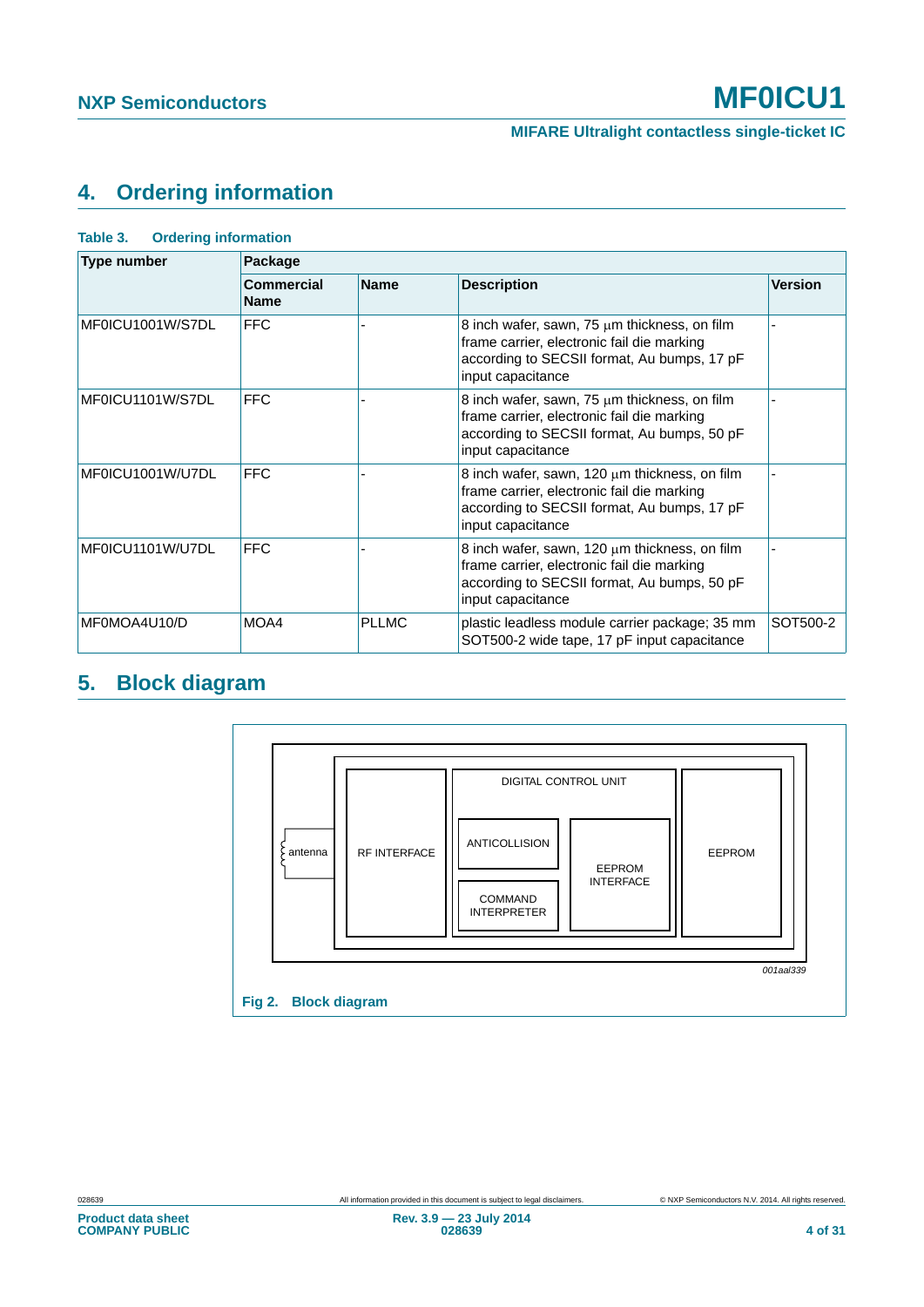**MIFARE Ultralight contactless single-ticket IC**

# <span id="page-4-3"></span><span id="page-4-2"></span>**6. Pinning information**

### **6.1 Pinning**



#### <span id="page-4-1"></span><span id="page-4-0"></span>**Table 4. Bonding pad assignments to smart card contactless module**

| Contactless interface module |        | MF0ICU1DA4/01              |
|------------------------------|--------|----------------------------|
| Antenna contacts             | Symbol | <b>Description</b>         |
|                              | LA     | antenna coil connection LA |
| ı B                          | l B    | antenna coil connection LB |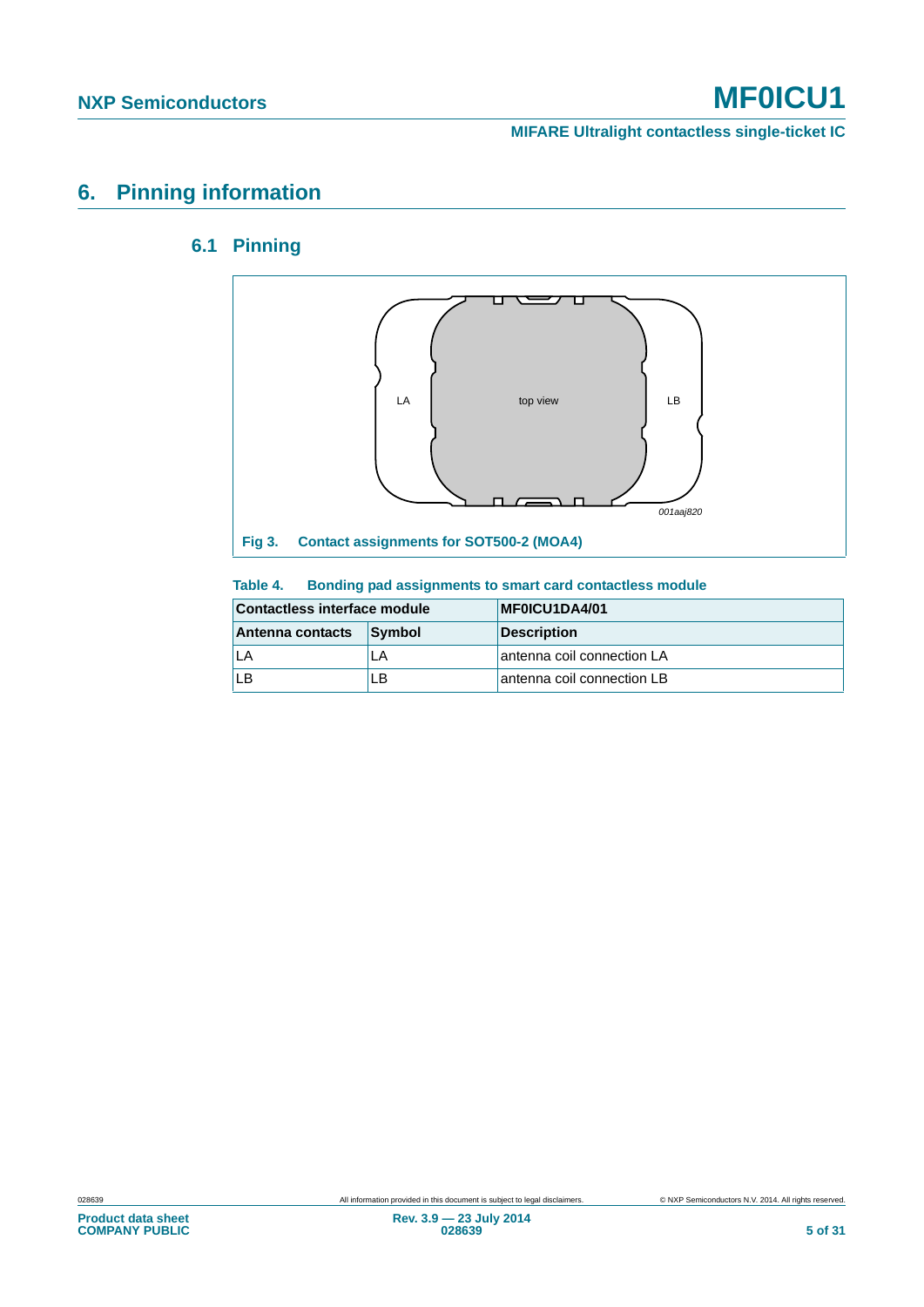## <span id="page-5-1"></span><span id="page-5-0"></span>**7. Functional description**

#### **7.1 Block description**

The MF0ICU1 chip consists of a 512-bit EEPROM, RF interface and Digital Control Unit (DCU). Energy and data are transferred via an antenna consisting of a coil with a small number of turns which is directly connected to the MF0ICU1. No further external components are necessary. Please refer to [Ref. 6](#page-24-1) for details on antenna design.

- **•** RF interface:
	- **–** Modulator/demodulator
	- **–** Rectifier
	- **–** Clock regenerator
	- **–** Power-On Reset (POR)
	- **–** Voltage regulator
- **•** Anticollision: Multiple cards may be selected and managed in sequence
- **•** Command interpreter: Processes commands supported by the MF0ICU1 to access the memory
- **•** EEPROM interface
- **•** EEPROM: 512 bits, organized in 16 pages of 4 bytes per page.
	- **–** 80 bits reserved for manufacturer data
	- **–** 16 bits used for the read-only locking mechanism
	- **–** 32 bits available as OTP area
	- **–** 384 bits user programmable Read/Write memory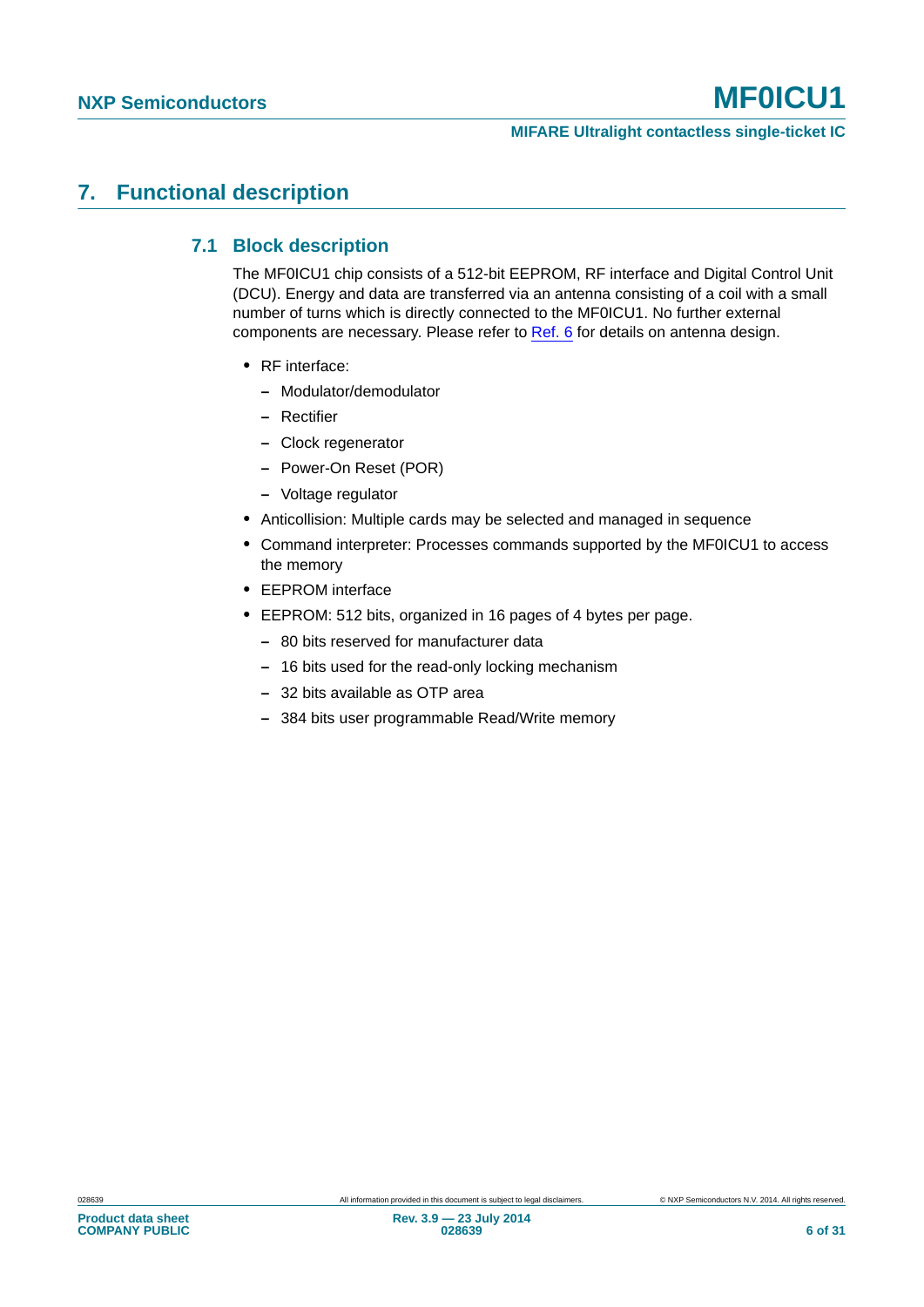#### <span id="page-6-1"></span>**7.2 Communication overview**

Commands are initiated by the PCD and controlled by the MF0ICU1's command interpreter. This processes the internal states and generates the appropriate response.

<span id="page-6-0"></span>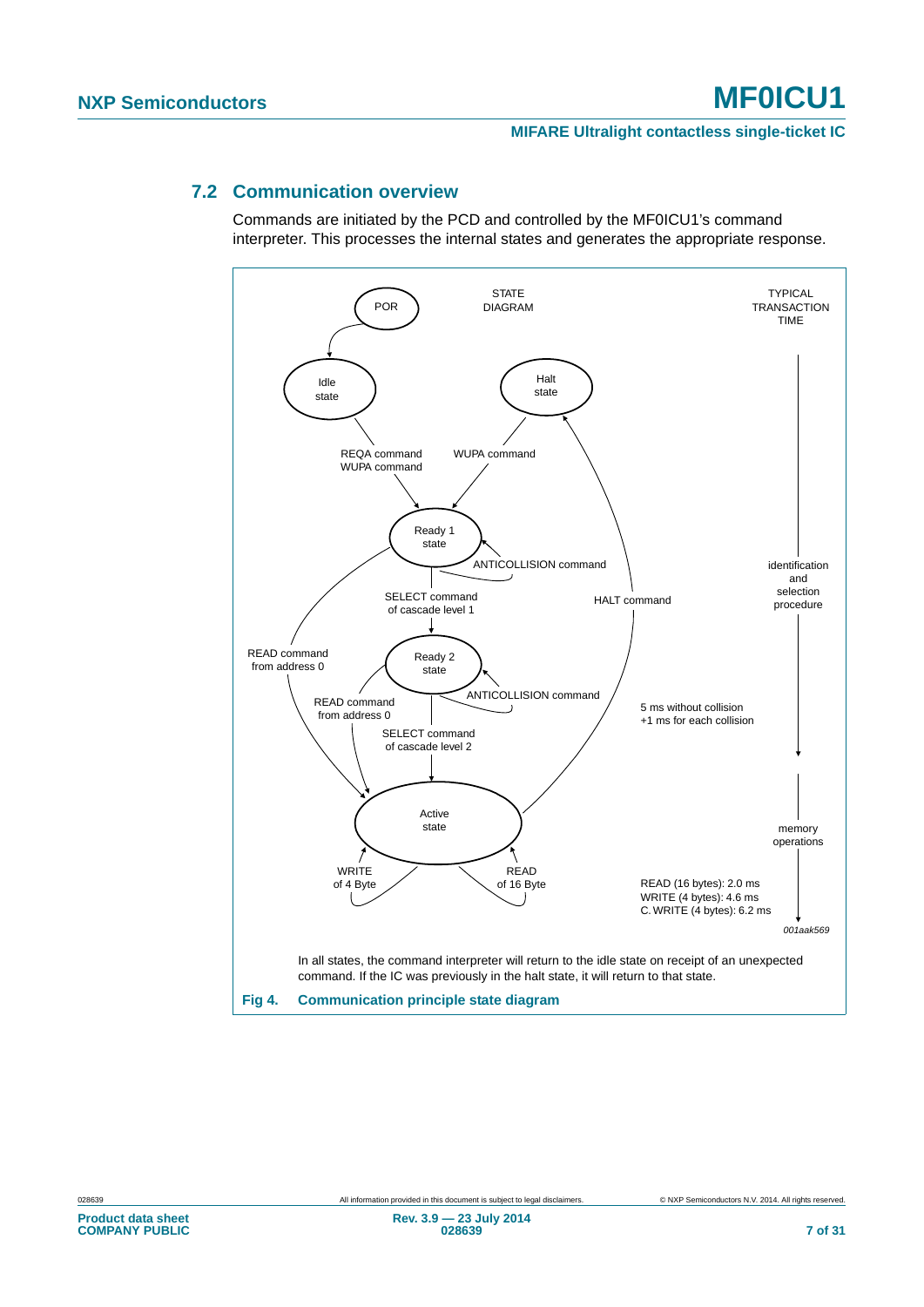#### <span id="page-7-0"></span>**7.2.1 Idle state**

After a Power-On Reset (POR), the MF0ICU1 switches directly to the idle state. It only exits this state when a REQA or a WUPA command is received from the PCD. Any other data received while in the idle state is interpreted as an error and the MF0ICU1 remains Idle.

After a correctly executed HALT command out of the ACTIVE state, the halt state changes to the wait state which can be exited with a WUPA command.

#### <span id="page-7-1"></span>**7.2.2 Ready 1 state**

In this state, the MF0ICU1 supports the PCD when resolving the first part of its UID (3 bytes) with the ANTICOLLISION or SELECT command from cascade level 1. This state is exited correctly after execution of either of the following commands:

- **•** SELECT command from cascade level 1: the PCD switches the MF0ICU1 into Ready 2 state where the second part of the UID is resolved.
- **•** READ command (from address 0): all anticollision mechanisms are bypassed and the MF0ICU1 switches directly to the active state.

**Remark:** If more than one MF0ICU1 is in the PCD field, a READ command from address 0 causes a collision due to the different serial numbers and all MF0ICU1 devices are selected.

**Remark:** Any other data received in the Ready 1 state is interpreted as an error and depending on its previous state the MF0ICU1 returns to the wait, idle or halt state.

#### <span id="page-7-2"></span>**7.2.3 Ready 2 state**

In this state, the MF0ICU1 supports the PCD when resolving the second part of its UID (4 bytes) with the cascade level 2 ANTICOLLISION command. This state is usually exited using the cascade level 2 SELECT command.

Alternatively, state Ready 2 may be skipped using a READ command (from address 0) as described in state Ready 1.

**Remark:** If more than one MF0ICU1 is in the PCD field, a READ command from address 0 causes a collision due to the different serial numbers and all MF0ICU1 devices are selected.

**Remark:** The response of the MF0ICU1 to the cascade level 2 SELECT command is the Select Acknowledge (SAK) byte. In accordance with ISO/IEC 14443 this byte indicates if the anticollision cascade procedure has finished. It also defines the type of device selected for the MIFARE architecture platform. The MF0ICU1 is now uniquely selected and only this device will communicate with the PCD even when other contactless devices are present in the PCD field.

**Remark:** Any other data received when the device is in this state is interpreted as an error and depending on its previous state the MF0ICU1 returns to the wait, idle or halt state.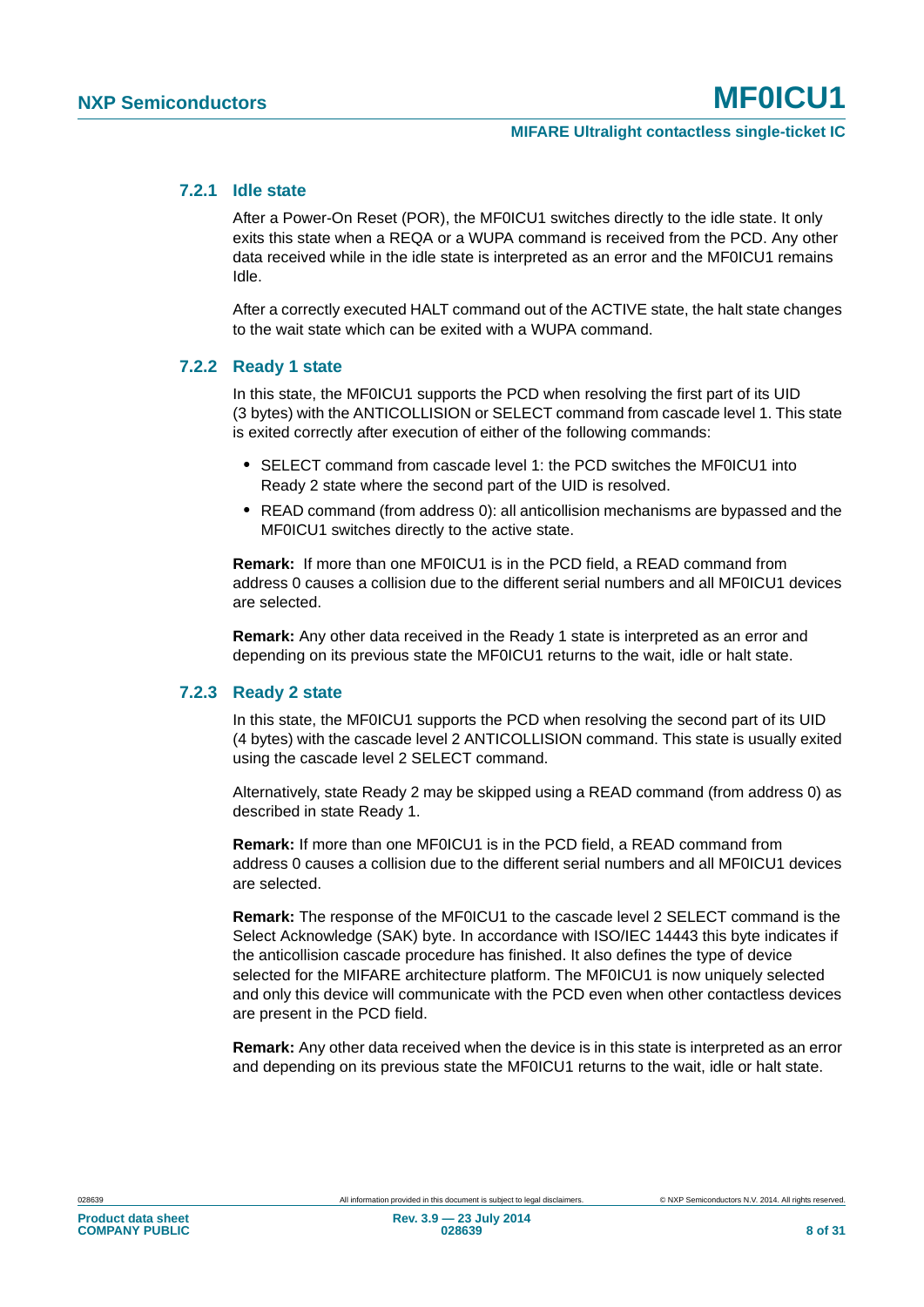#### <span id="page-8-0"></span>**7.2.4 Active state**

In the active state either a 16-byte READ or 4-byte WRITE command can be performed. The ACTIVE state is gratefully exited with the HLTA command and upon reception the MF0ICU1 transits to the HALT state. Any other data received when the device is in this state is interpreted as an error. Depending on its previous state the MF0ICU1 returns to either the IDLE state or HALT state.

#### <span id="page-8-1"></span>**7.2.5 Halt state**

The HALT and IDLE states constitute the two wait states implemented in the MF0ICU1. An already processed MF0ICU1 can be set into the HALT state using the HLTA command. In the anticollision phase, this state helps the PCD to distinguish between processed cards and cards yet to be selected. The MF0ICU1 can only exit this state on execution of the WUPA command. Any other data received when the device is in this state is interpreted as an error and the MF0ICU1 state remains unchanged. Refer to [Ref. 3](#page-24-2) for correct implementation of an anticollision procedure based on the IDLE and HALT states and the REQA and WUPA commands.

#### <span id="page-8-2"></span>**7.3 Data integrity**

Reliable data transmission is ensured over the contactless communication link between PCD and MF0ICU1 as follows:

- **•** 16-bit CRC for each block
- **•** Parity bits for each byte
- **•** Bit count checking
- **•** Bit coding to distinguish between logic 1, logic 0 and no information
- **•** Channel monitoring (protocol sequence and bit stream analysis)

### <span id="page-8-3"></span>**7.4 RF interface**

The RF interface is based on the ISO/IEC 14443 A standard for contactless smart cards. The RF field from the PCD is always present as it is used for the card power supply. However, it is sequentially interrupted during data transmission to allow the data to be sent. There is only one start bit at the beginning of each frame for data communication irrespective of direction. Each byte is transmitted with an odd parity bit at the end of the byte. The LSB of the byte with the lowest selected block address is transmitted first. The maximum frame length is 163-bit:

(16 data bytes + 2 CRC bytes =  $16 * 9 + 2 * 9 + 1$  start bit = 163).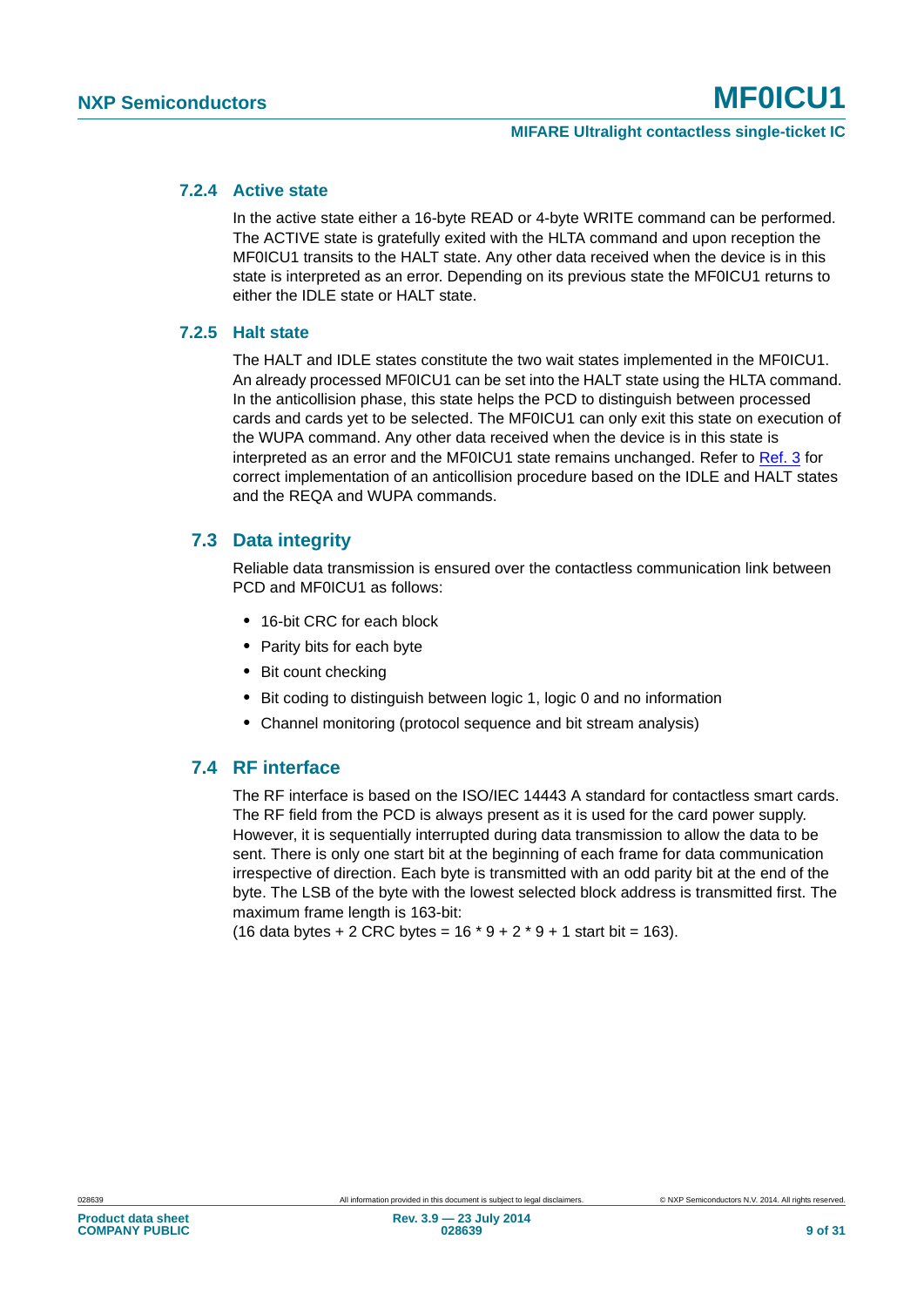#### <span id="page-9-2"></span>**7.5 Memory organization**

The 512-bit EEPROM memory is organized in 16 pages with 4 bytes per page. In the erased state the EEPROM cells are read as logic 0, in the written state as logic 1.

<span id="page-9-0"></span>

| Table 5. | <b>Memory organization</b> |
|----------|----------------------------|
|          |                            |

| Page address   |                 | <b>Byte number</b>                            |               |            |            |  |
|----------------|-----------------|-----------------------------------------------|---------------|------------|------------|--|
| <b>Decimal</b> | <b>Hex</b>      | U                                             |               |            | 3          |  |
|                | 00h             | serial number                                 |               |            |            |  |
|                | 01h             |                                               | serial number |            |            |  |
|                | 02 <sub>h</sub> | serial number                                 | internal      | lock bytes | lock bytes |  |
| 3              | 03h             | <b>OTP</b><br><b>OTP</b><br><b>OTP</b><br>OTP |               |            |            |  |
| 4 to 15        | 04h to 0Fh      | user memory                                   |               |            |            |  |

#### <span id="page-9-3"></span>**7.5.1 UID/serial number**

The unique 7-byte serial number (UID) and its two check bytes are programmed into the first 9 bytes of memory covering page addresses 00h, 01h and the first byte of page 02h. The second byte of page address 02h is reserved for internal data. These bytes are programmed by the IC manufacturer and because of the security requirements are write protected.



<span id="page-9-1"></span>In accordance with ISO/IEC 14443-3 Check Byte0 (BCC0) is defined as  $CT \oplus SNO \oplus SNI$  $\oplus$  SN2 and Check Byte 1 (BCC1) is defined as SN3  $\oplus$  SN4  $\oplus$  SN5  $\oplus$  SN6.

SN0 holds the Manufacturer ID for NXP Semiconductors (04h) in accordance with ISO/IEC 14443-3 and ISO/IEC 7816-6 AMD.1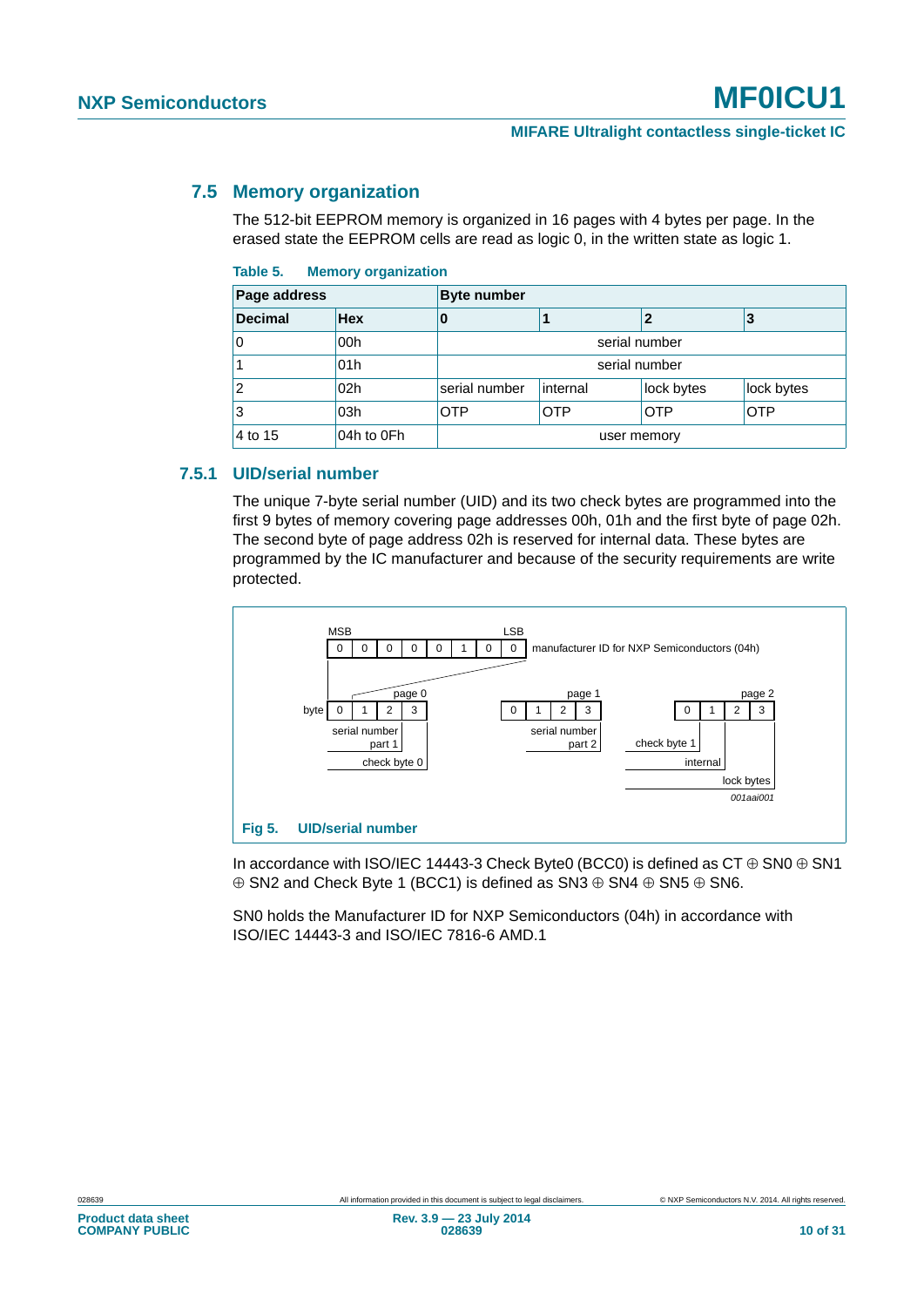#### <span id="page-10-1"></span>**7.5.2 Lock bytes**

The bits of byte 02h and 03h of page 02h represent the field programmable read-only locking mechanism. Each page from 03h (OTP) to 0Eh can be individually locked by setting the corresponding locking bit Lx to logic 1 to prevent further write access. After locking, the page becomes read-only memory.

The three least significant bits of lock byte 0 are the block-locking bits. Bit 2 deals with pages 0Fh to 0Ah, bit 01h deals with pages 09h to 04h and bit 0 deals with page 03h (OTP). Once the block-locking bits are set, the locking configuration for the corresponding memory area is frozen.



<span id="page-10-0"></span>In [Figure 6](#page-10-0) for example if BL15-10 is set to logic 1, then bits L15 to L10 (lock byte 2 bit[7:2]) can no longer be changed.

The locking and block-locking bits are set by a WRITE command to page 2. Bytes 2 and 3 of the WRITE command, and the contents of the lock bytes are bitwise OR'ed and the result then becomes the new contents of the lock bytes. This process is irreversible if a bit is set to logic 1, it cannot be changed back to logic 0.

The contents of bytes 0 and 1 of page 2 are unaffected by the corresponding data bytes of the WRITE command.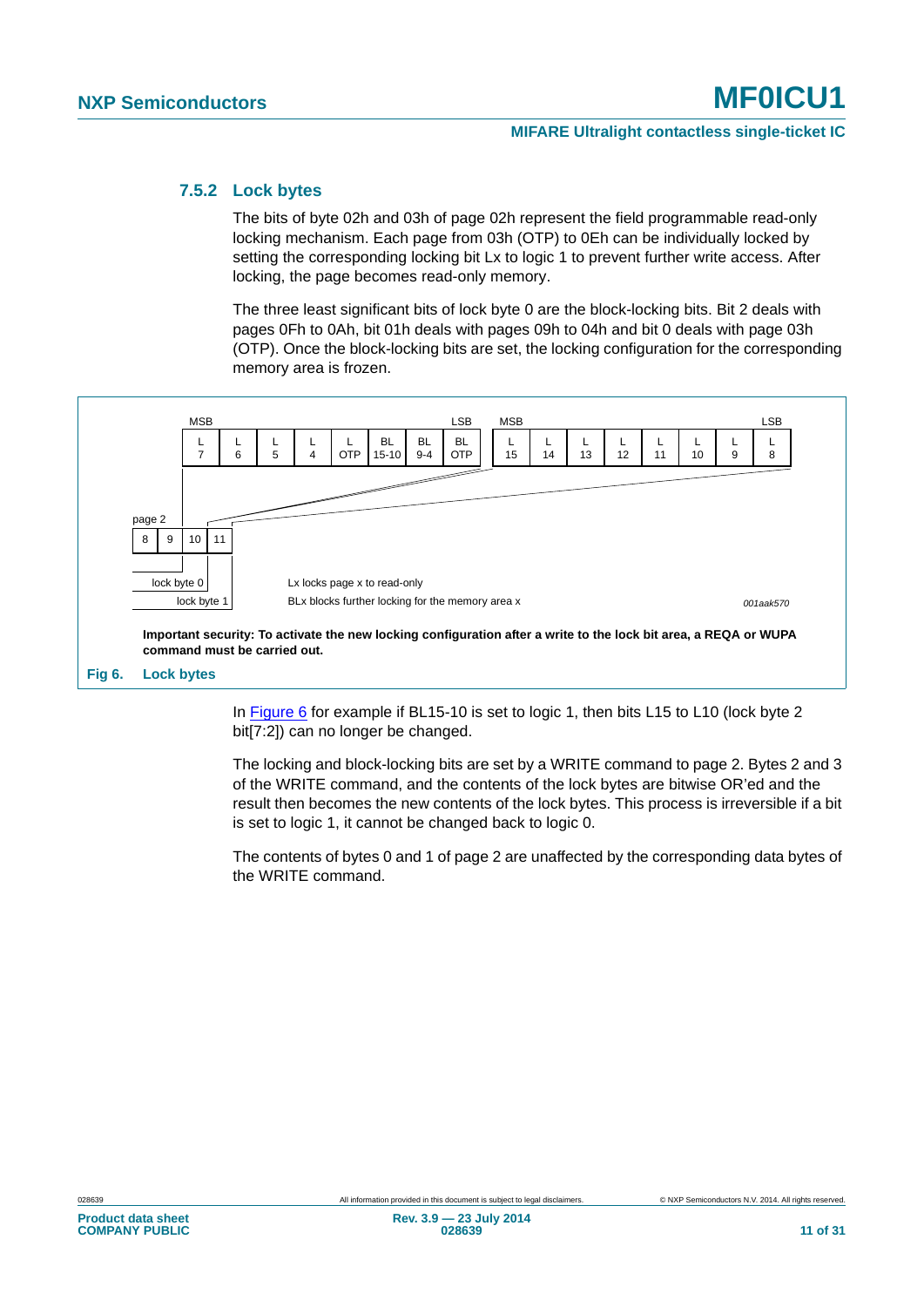#### <span id="page-11-1"></span>**7.5.3 OTP bytes**

Page 03h is the OTP page and it is preset so that all bits are set to logic 0 after production. These bytes can be bitwise modified using the WRITE command.

| page 3                       | example                                                     |                      |
|------------------------------|-------------------------------------------------------------|----------------------|
| 12<br>13<br>14<br>15<br>byte | default value                                               | OTP bytes            |
|                              | 00000000<br>00000000                                        | 00000000<br>00000000 |
| OTP bytes                    | 1st write command to page 3                                 |                      |
|                              | 11111111<br>11111100                                        | 00000101<br>00000111 |
|                              | result in page 3                                            |                      |
|                              | 11111111<br>11111100                                        | 00000101<br>00000111 |
|                              | 2nd write command to page 3                                 |                      |
|                              | 11111111<br>00000000                                        | 00111001<br>10000000 |
|                              | result in page 3                                            |                      |
|                              | 11111111<br>11111100                                        | 10000111<br>00111101 |
|                              |                                                             | 001aak571            |
|                              | This memory area can be used as a 32 tick one-time counter. |                      |
| Fig 7.<br><b>OTP bytes</b>   |                                                             |                      |

<span id="page-11-0"></span>The WRITE command bytes and the current contents of the OTP bytes are bitwise OR'ed. The result is the new OTP byte contents. This process is irreversible and if a bit is set to logic 1, it cannot be changed back to logic 0.

#### <span id="page-11-2"></span>**7.5.4 Data pages**

Pages 04h to 0Fh are the user read/write area.

After production the data pages are initialized to the following values:

- **•** Page 04h is initialized to FFh
- **•** Pages 05h to 15h are initialized to 00h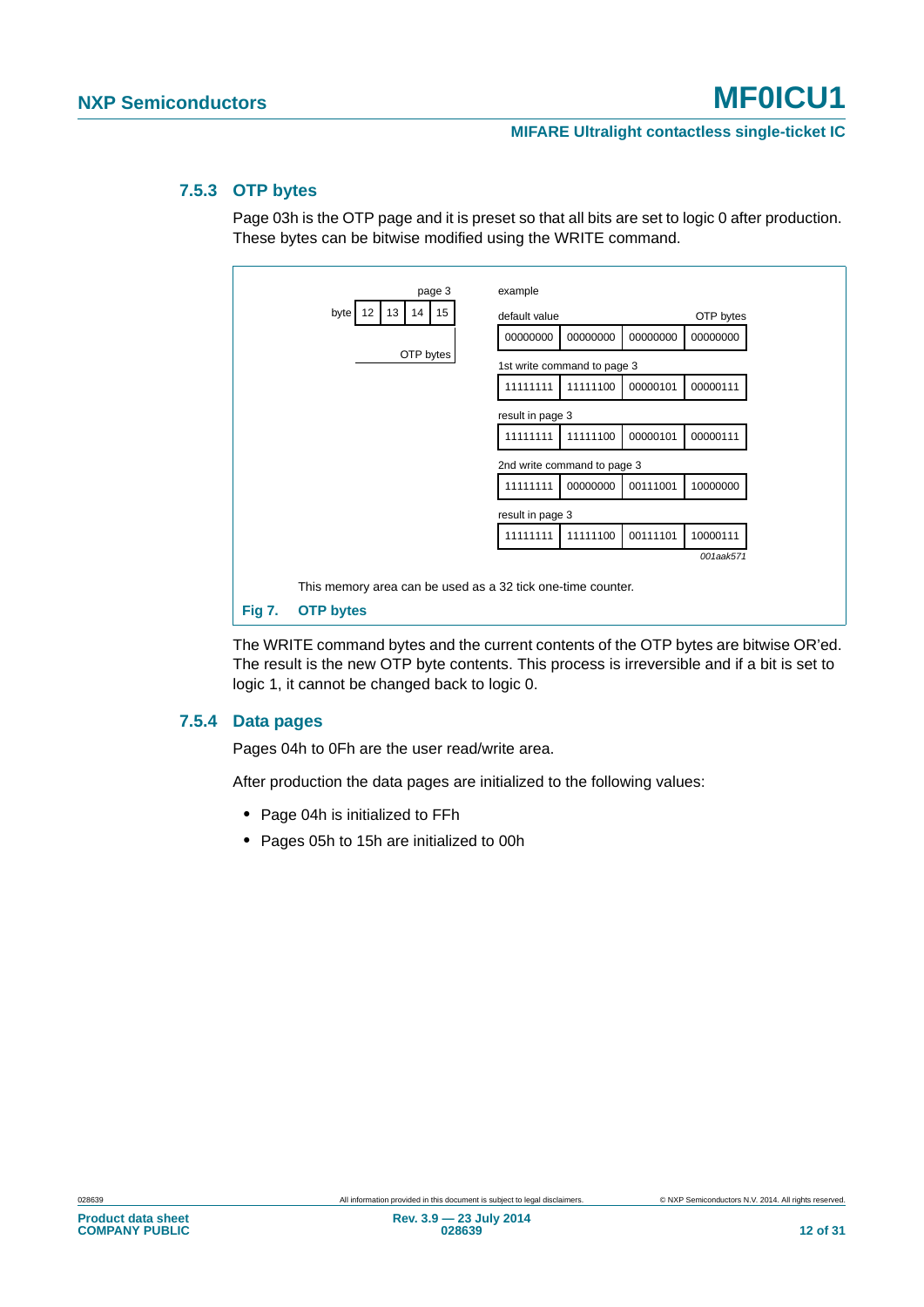#### **7.6 Command set**

The MF0ICU1 comprises the following command set:

#### **7.6.1 REQA**

#### <span id="page-12-5"></span><span id="page-12-4"></span><span id="page-12-0"></span>**Table 6. REQA**

| <b>Command</b> | Code        | <b>Parameter</b> | <b>Data</b> | Integrity mechanism | Response    |
|----------------|-------------|------------------|-------------|---------------------|-------------|
| <b>REQA</b>    | 26h (7-bit) |                  |             | parity              | ATQA 44 00h |

The MF0ICU1 accepts the REQA command only in the idle state. The response is the 2-byte ATQA (44 00h). REQA and ATQA commands are fully implemented in accordance with ISO/IEC 14443-3.

| reader        | command             | CMD (7-bit)<br>26h |            |                                                                       |           |
|---------------|---------------------|--------------------|------------|-----------------------------------------------------------------------|-----------|
|               | MF0ICU1<br>response |                    |            | 00h<br>44h<br><b>ATQA</b>                                             | time      |
|               |                     | $90 \mu s$         | $80 \mu s$ | $180 \mu s$                                                           | 001aak572 |
|               |                     |                    |            | Time units are not to scale and rounded off to the nearest 10 $\mu$ s |           |
| <b>Fig 8.</b> | <b>REQA</b>         |                    |            |                                                                       |           |

#### **7.6.2 WUPA**

#### <span id="page-12-6"></span><span id="page-12-2"></span><span id="page-12-1"></span>**Table 7. WUPA**

| <b>Command</b> | Code        | <b>Parameter</b> | Data | Integrity mechanism | Response           |
|----------------|-------------|------------------|------|---------------------|--------------------|
| <b>WUPA</b>    | 52h (7-bit) |                  |      | parity              | <b>ATQA 44 00h</b> |

The MF0ICU1 accepts the WUPA command only in the idle and halt states. The response is the 2-byte ATQA (44 00h). WUPA command is fully implemented in accordance with ISO/IEC 14443-3.

<span id="page-12-3"></span>

|               | reader<br>command   | CMD (7-bit)<br>52h |            |                                                                       |           |
|---------------|---------------------|--------------------|------------|-----------------------------------------------------------------------|-----------|
|               | MF0ICU1<br>response |                    |            | 44h<br>00h<br><b>ATQA</b>                                             | time      |
|               |                     | $90 \mu s$         | $80 \mu s$ | $180 \,\mathrm{\mu s}$                                                | 001aak573 |
|               |                     |                    |            | Time units are not to scale and rounded off to the nearest 10 $\mu$ s |           |
| <b>Fig 9.</b> | <b>WUPA</b>         |                    |            |                                                                       |           |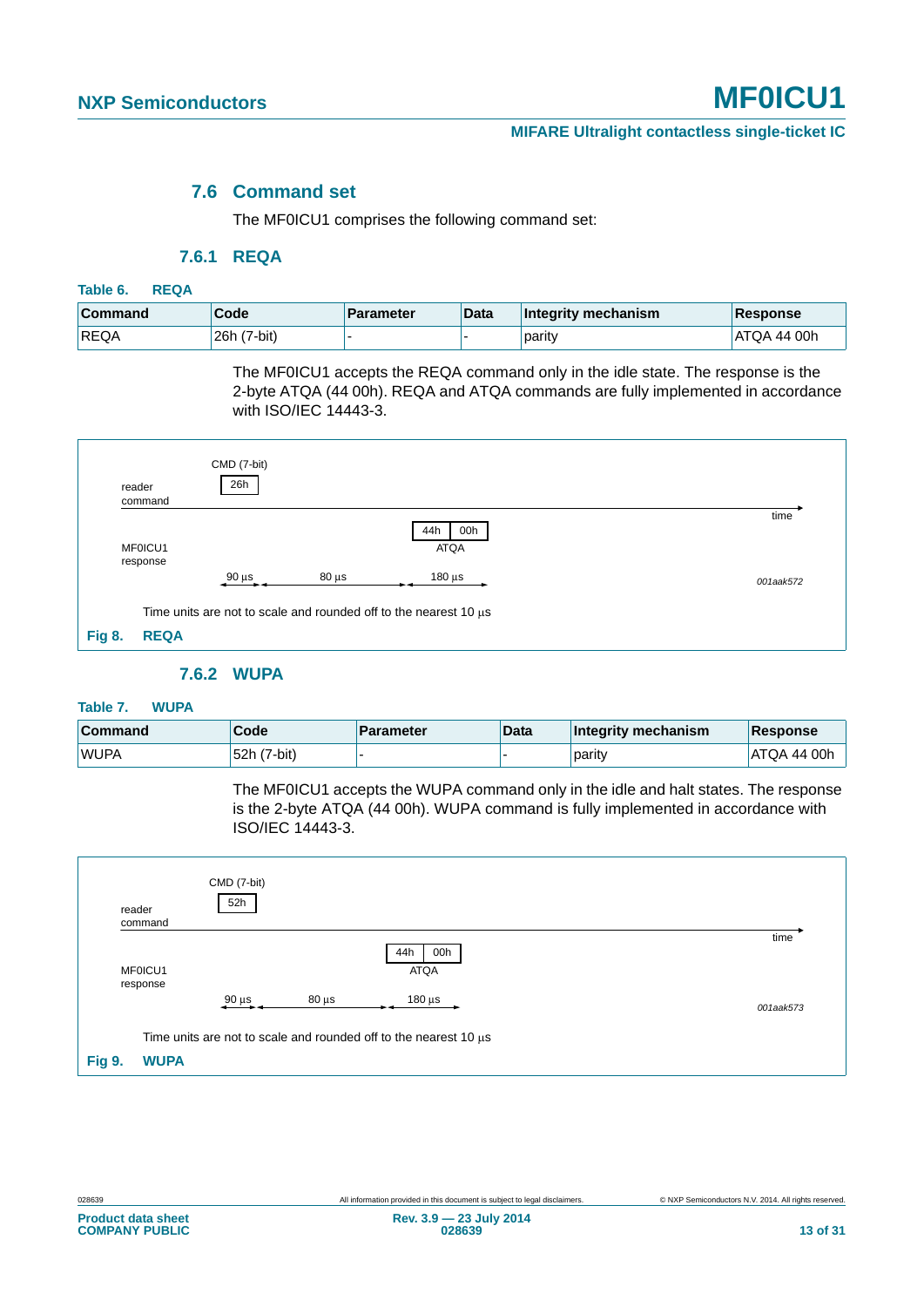#### **7.6.3 Cascade level 1: ANTICOLLISION and SELECT commands**

<span id="page-13-3"></span><span id="page-13-0"></span>

| Cascade level 1: ANTICOLLISION and SELECT commands<br>Table 8.                        |     |            |                    |                  |              |  |  |
|---------------------------------------------------------------------------------------|-----|------------|--------------------|------------------|--------------|--|--|
| Code<br><b>Command</b><br>Parameter<br>Integrity mechanism<br><b>Data</b><br>Response |     |            |                    |                  |              |  |  |
| <b>ANTICOLLISION</b>                                                                  | 93h | 20h to 67h | part of the UID    | parity           | parts of UID |  |  |
| <b>SELECT</b>                                                                         | 93h | 70h        | UID: first 3 bytes | parity, BCC, CRC | SAK (04h)    |  |  |

The ANTICOLLISION and SELECT commands are based on the same command code. Only the parameter byte is different. This byte is as the 70h definition in case of the SELECT command. The MF0ICU1 accepts these commands only in the Ready 1 state. The response is part 1 of the UID for the anticollision and SAK (04h) for SELECT.

| reader<br>command                              | ARG<br><b>CMD</b><br>20h<br>93h |                        |                                                                       |           |
|------------------------------------------------|---------------------------------|------------------------|-----------------------------------------------------------------------|-----------|
|                                                |                                 |                        | BCC1<br>SN <sub>1</sub><br>SN <sub>2</sub><br>SN <sub>0</sub><br>88h  | time      |
| MF0ICU1                                        |                                 |                        | <b>CT</b><br>UID of cascade level 1                                   |           |
| response                                       |                                 |                        |                                                                       |           |
|                                                | $190 \mu s$                     | $80 \mu s$             | $430 \mu s$                                                           | 001aak574 |
|                                                |                                 |                        | Time units are not to scale and rounded off to the nearest 10 $\mu$ s |           |
| Fig 10. Cascade level 1: ANTICOLLISION command |                                 |                        |                                                                       |           |
|                                                |                                 |                        |                                                                       |           |
|                                                |                                 |                        |                                                                       |           |
|                                                | ARG<br><b>CMD</b>               | <b>CT</b>              | <b>CRC</b><br>UID of cascade level 1                                  |           |
| reader                                         | 93h<br>70h                      | SN <sub>0</sub><br>88h | BCC1<br>SN <sub>1</sub><br>SN <sub>2</sub><br>CO<br>C <sub>1</sub>    |           |
| المراجع والمستحدث والمراج                      |                                 |                        |                                                                       |           |

<span id="page-13-2"></span><span id="page-13-1"></span>

| reader                                                                | 93h | 70h | 88h | SN <sub>0</sub> | SN <sub>1</sub> | SN <sub>2</sub> | BCC <sub>1</sub> | C <sub>0</sub> | C1 |            |                   |                           |                        |
|-----------------------------------------------------------------------|-----|-----|-----|-----------------|-----------------|-----------------|------------------|----------------|----|------------|-------------------|---------------------------|------------------------|
| command                                                               |     |     |     |                 |                 |                 |                  |                |    |            |                   |                           |                        |
| MF0ICU1<br>response                                                   |     |     |     |                 |                 |                 |                  |                |    |            | 04h<br><b>SAK</b> | $_{\rm CO}$<br><b>CRC</b> | time<br>C <sub>1</sub> |
|                                                                       |     |     |     |                 | 780 µs          |                 |                  |                |    | $80 \mu s$ |                   | $260 \,\mathrm{\upmu s}$  |                        |
|                                                                       |     |     |     |                 |                 |                 |                  |                |    |            |                   |                           | 001aak575              |
| Time units are not to scale and rounded off to the nearest 10 $\mu$ s |     |     |     |                 |                 |                 |                  |                |    |            |                   |                           |                        |
| <b>Cascade level 1: SELECT command</b><br><b>Fig 11.</b>              |     |     |     |                 |                 |                 |                  |                |    |            |                   |                           |                        |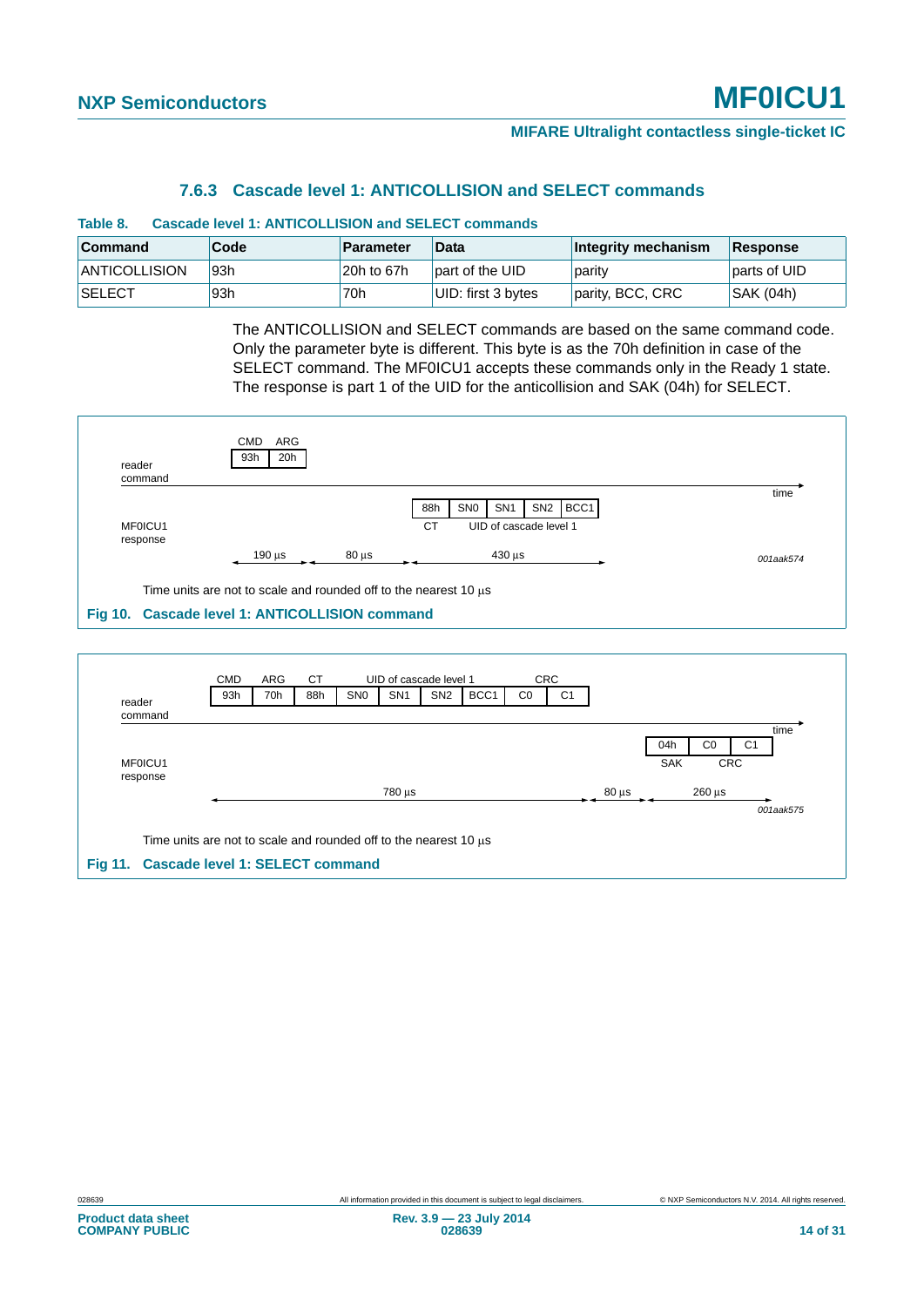#### **7.6.4 Cascade level 2: ANTICOLLISION and SELECT commands**

<span id="page-14-3"></span><span id="page-14-0"></span>

| <b>Cascade level 2: ANTICOLLISION and SELECT commands</b><br>Table 9. |      |            |                     |                     |              |  |  |  |  |
|-----------------------------------------------------------------------|------|------------|---------------------|---------------------|--------------|--|--|--|--|
| <b>Command</b>                                                        | Code | Parameter  | <b>Data</b>         | Integrity mechanism | Response     |  |  |  |  |
| <b>ANTICOLLISION</b>                                                  | 95h  | 20h to 67h | part of the UID     | parity              | parts of UID |  |  |  |  |
| <b>SELECT</b>                                                         | 95h  | 70h        | UID: second 4 bytes | parity, BCC, CRC    | SAK (00h)    |  |  |  |  |

The ANTICOLLISION and SELECT commands are based on the same command code. Only the parameter byte is different. This byte is as the 70h definition in case of the SELECT command. The MF0ICU1 accepts these commands only in the Ready 2 state. The response is part 2 of the UID for the anticollision and SAK (04h) for SELECT.

| reader<br>command                              | <b>CMD</b><br><b>ARG</b><br>20h<br>95h |                                    |                                                                       |                                                                                  |           |
|------------------------------------------------|----------------------------------------|------------------------------------|-----------------------------------------------------------------------|----------------------------------------------------------------------------------|-----------|
| MF0ICU1                                        |                                        |                                    | SN <sub>3</sub><br>SN <sub>4</sub>                                    | BCC <sub>2</sub><br>SN <sub>5</sub><br>SN <sub>6</sub><br>UID of cascade level 2 | time      |
| response                                       | $190 \mu s$                            | $80 \mu s$                         |                                                                       | $430 \,\mathrm{\upmu s}$                                                         | 001aak576 |
| Fig 12. Cascade level 2: ANTICOLLISION command |                                        |                                    | Time units are not to scale and rounded off to the nearest 10 $\mu$ s |                                                                                  |           |
|                                                |                                        |                                    |                                                                       |                                                                                  |           |
|                                                | <b>ARG</b><br><b>CMD</b>               | UID of cascade level 1             |                                                                       | <b>CRC</b>                                                                       |           |
| reader                                         | 95h<br>70h                             | SN <sub>3</sub><br>SN <sub>4</sub> | SN <sub>6</sub><br>SN <sub>5</sub>                                    | BCC <sub>2</sub><br>CO<br>C <sub>1</sub>                                         |           |

<span id="page-14-2"></span><span id="page-14-1"></span>

| reader                                  |                                                                       | . | . | ---    | --- | ---- | -- | $\cdot$ $\cdot$ |            |            |                          |                |           |
|-----------------------------------------|-----------------------------------------------------------------------|---|---|--------|-----|------|----|-----------------|------------|------------|--------------------------|----------------|-----------|
| command                                 |                                                                       |   |   |        |     |      |    |                 |            |            |                          |                |           |
|                                         |                                                                       |   |   |        |     |      |    |                 |            |            |                          |                | time      |
|                                         |                                                                       |   |   |        |     |      |    |                 |            | 00h        | C <sub>0</sub>           | C <sub>1</sub> |           |
| MF0ICU1                                 |                                                                       |   |   |        |     |      |    |                 |            | <b>SAK</b> |                          | <b>CRC</b>     |           |
| response                                |                                                                       |   |   |        |     |      |    |                 |            |            |                          |                |           |
|                                         |                                                                       |   |   | 780 µs |     |      |    |                 | $80 \mu s$ |            | $260 \,\mathrm{\upmu s}$ |                |           |
|                                         |                                                                       |   |   |        |     |      |    |                 |            |            |                          |                | 001aak577 |
|                                         |                                                                       |   |   |        |     |      |    |                 |            |            |                          |                |           |
|                                         | Time units are not to scale and rounded off to the nearest 10 $\mu$ s |   |   |        |     |      |    |                 |            |            |                          |                |           |
| Fig 13. Cascade level 2: SELECT command |                                                                       |   |   |        |     |      |    |                 |            |            |                          |                |           |
|                                         |                                                                       |   |   |        |     |      |    |                 |            |            |                          |                |           |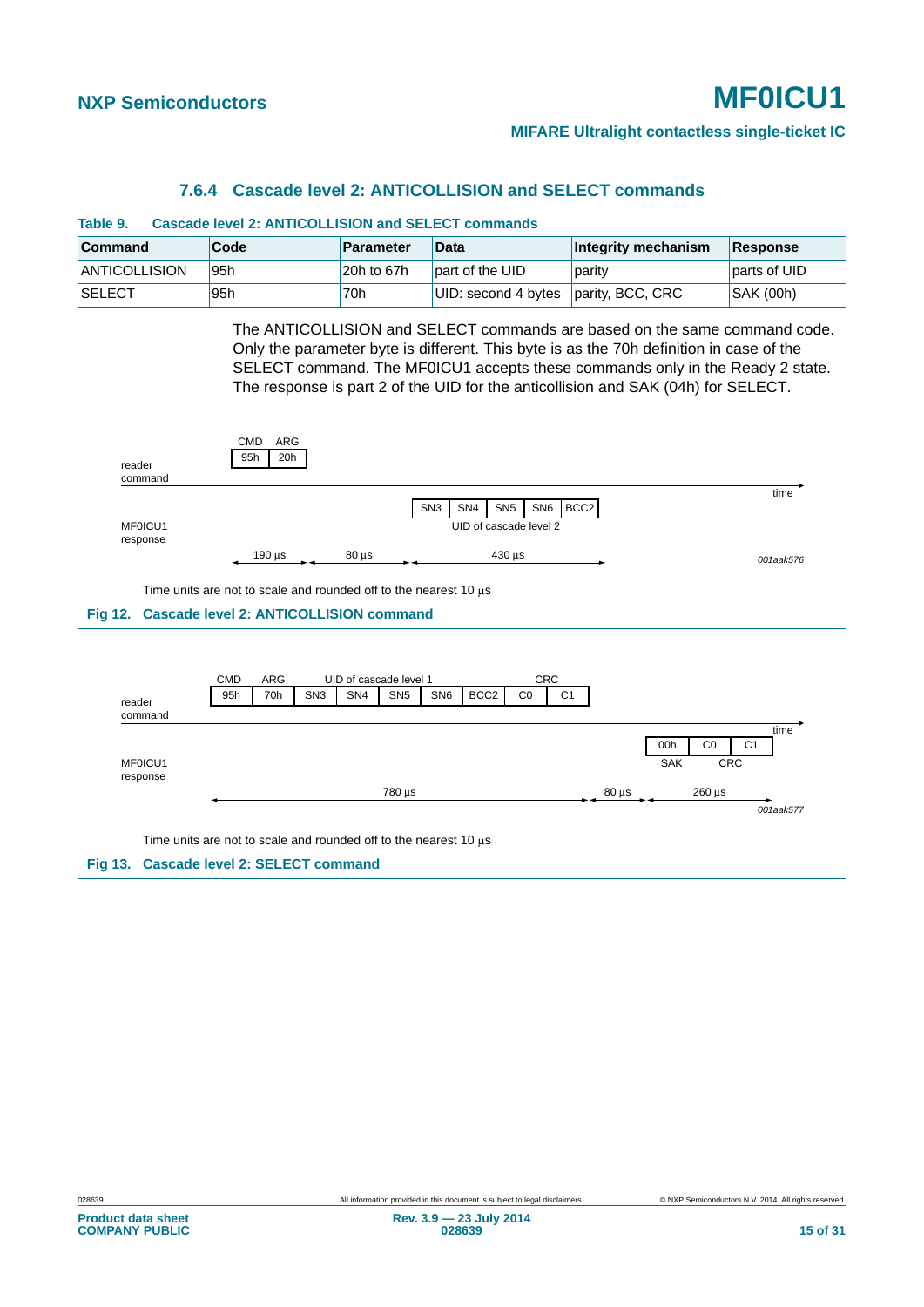#### **7.6.5 READ**

#### <span id="page-15-4"></span><span id="page-15-0"></span>**Table 10. READ**

| <b>Command</b> | Code | <b>Parameter address</b> | ∣Data | Integrity mechanism | Response     |
|----------------|------|--------------------------|-------|---------------------|--------------|
| <b>READ</b>    | 30h  | 100h to 0Fh              |       | CRC                 | 16-byte Date |

The READ command needs the page address as a parameter. Only addresses 00h to 0Fh are decoded. The MF0ICU1 returns a NAK for higher addresses. The MF0ICU1 responds to the READ command by sending 16 bytes starting from the page address defined by the command argument. For example; if address (ADR) is 03h then pages 03h, 04h, 05h, 06h are returned. A roll-back is implemented for example; if address (ADR) is 0Eh, then the contents of pages 0Eh, 0Fh, 00h and 01h are returned).



#### **7.6.6 HALT**

#### <span id="page-15-5"></span><span id="page-15-2"></span><span id="page-15-1"></span>**Table 11. HALT**

| <b>Command</b> | Code | <b>Parameter</b><br>address | Data | Integrity mechanism | Response         |
|----------------|------|-----------------------------|------|---------------------|------------------|
| <b>HALT</b>    | 50h  | 00h                         |      | parity, CRC         | passive ACK, NAK |

The HALT command is used to set the MF0ICU1 ICs into a different wait state (halt instead of idle), enabling devices whose UIDs are already known because they have passed the anticollision procedure, to be separated from devices yet to be identified by their UIDs. This mechanism is a very efficient way of finding all contactless devices in the PCD field.

<span id="page-15-3"></span>

| <b>CRC</b><br><b>CMD</b><br>ADR<br>50h<br>00h<br>C <sub>0</sub><br>reader<br>command | C <sub>1</sub>                                                             |                                                      |  |  |  |  |  |  |
|--------------------------------------------------------------------------------------|----------------------------------------------------------------------------|------------------------------------------------------|--|--|--|--|--|--|
|                                                                                      |                                                                            | time                                                 |  |  |  |  |  |  |
|                                                                                      | ACK<br>$---$                                                               |                                                      |  |  |  |  |  |  |
| MF0ICU1                                                                              |                                                                            |                                                      |  |  |  |  |  |  |
| response                                                                             | <b>NAK</b>                                                                 |                                                      |  |  |  |  |  |  |
| $360 \,\mu s$                                                                        | $80 \mu s$<br>$50 \,\mu s$                                                 | 001aak579                                            |  |  |  |  |  |  |
|                                                                                      | Time units are not to scale and rounded off to the nearest 10 $\mu$ s      |                                                      |  |  |  |  |  |  |
| Fig 15. HALT                                                                         |                                                                            |                                                      |  |  |  |  |  |  |
| 028639                                                                               | All information provided in this document is subject to legal disclaimers. | © NXP Semiconductors N.V. 2014. All rights reserved. |  |  |  |  |  |  |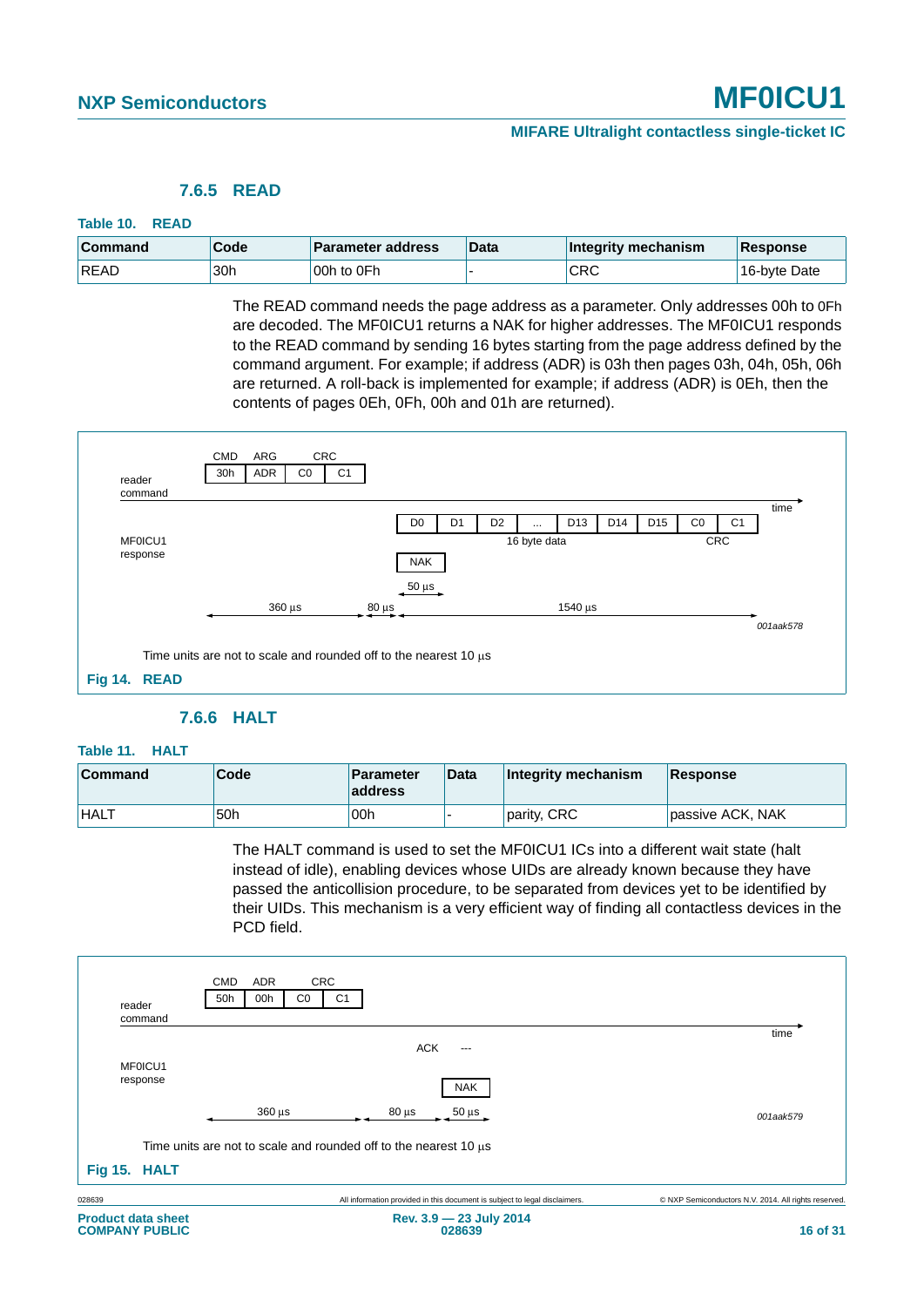#### **7.6.7 WRITE**

#### <span id="page-16-4"></span><span id="page-16-0"></span>**Table 12. WRITE**

| <b>Command</b> | Code             | <b>Parameter address</b> | Data   | Code | <b>Parameter</b> |
|----------------|------------------|--------------------------|--------|------|------------------|
| <b>WRITE</b>   | A <sub>2</sub> h | 00h to 0Fh               | 4-byte | A2h  | $10$ to .        |

The WRITE command is used to program the lock bytes in page 02h, the OTP bytes in page 03h and the data bytes in pages 04h to 0Fh. A WRITE command is performed page-wise, programming 4 bytes in a row.

| MF0ICU1 |                                                                       |                     | <b>ACK</b> |           |
|---------|-----------------------------------------------------------------------|---------------------|------------|-----------|
|         | response                                                              | <b>NAK</b>          |            |           |
|         |                                                                       | 80 μs<br>$50 \mu s$ |            |           |
|         | $700 \mu s$                                                           | 3830 µs             | $50 \mu s$ |           |
|         |                                                                       |                     |            | 001aak580 |
|         |                                                                       |                     |            |           |
|         |                                                                       |                     |            |           |
|         |                                                                       |                     |            |           |
|         |                                                                       |                     |            |           |
|         | Time units are not to scale and rounded off to the nearest 10 $\mu$ s |                     |            |           |
|         |                                                                       |                     |            |           |
|         | Fig 16. WRITE                                                         |                     |            |           |
|         |                                                                       |                     |            |           |

#### **7.6.8 COMPATIBILITY WRITE**

#### <span id="page-16-5"></span><span id="page-16-2"></span><span id="page-16-1"></span>**Table 13. COMPATIBILITY WRITE**

| Command                              | Code | <b>Parameter address</b> | <b>Data</b> | Integrity mechanism | <b>Response</b>   |
|--------------------------------------|------|--------------------------|-------------|---------------------|-------------------|
| <b>COMPATIBILITY</b><br><b>WRITE</b> | A0h  | 00h to 0Fh               | 16-byte     | parity, CRC         | <b>ACK or NAK</b> |

The COMPATIBILITY WRITE command was implemented to accommodate the established MIFARE PCD infrastructure. Even though 16 bytes are transferred to the MF0ICU1, only the least significant 4 bytes (bytes 0 to 3) are written to the specified address. It is recommended to set the remaining bytes 04h to 0Fh to all logic 0.

<span id="page-16-3"></span>

| reader<br>command | ADR<br>A0h<br>CO                                                      | D <sub>0</sub><br>C <sub>1</sub> | D <sub>15</sub><br>C <sub>1</sub><br>CO<br>$\cdots$ |                            |                    |  |  |  |  |  |
|-------------------|-----------------------------------------------------------------------|----------------------------------|-----------------------------------------------------|----------------------------|--------------------|--|--|--|--|--|
| MF0ICU1           |                                                                       | ACK                              |                                                     |                            | time<br><b>ACK</b> |  |  |  |  |  |
| response          |                                                                       | <b>NAK</b>                       |                                                     | <b>NAK</b>                 |                    |  |  |  |  |  |
|                   |                                                                       |                                  |                                                     | $80 \,\mu s$ 50 $\mu s$    |                    |  |  |  |  |  |
|                   | $360 \,\mu s$                                                         | 80 µs 50 µs                      | $1540 \,\mathrm{\upmu s}$                           | $3830 \text{ }\mu\text{s}$ | $50 \mu s$         |  |  |  |  |  |
|                   |                                                                       |                                  |                                                     |                            | 001aak581          |  |  |  |  |  |
|                   | Time units are not to scale and rounded off to the nearest 10 $\mu$ s |                                  |                                                     |                            |                    |  |  |  |  |  |
| <b>Fig 17.</b>    | <b>COMPATIBILITY WRITE</b>                                            |                                  |                                                     |                            |                    |  |  |  |  |  |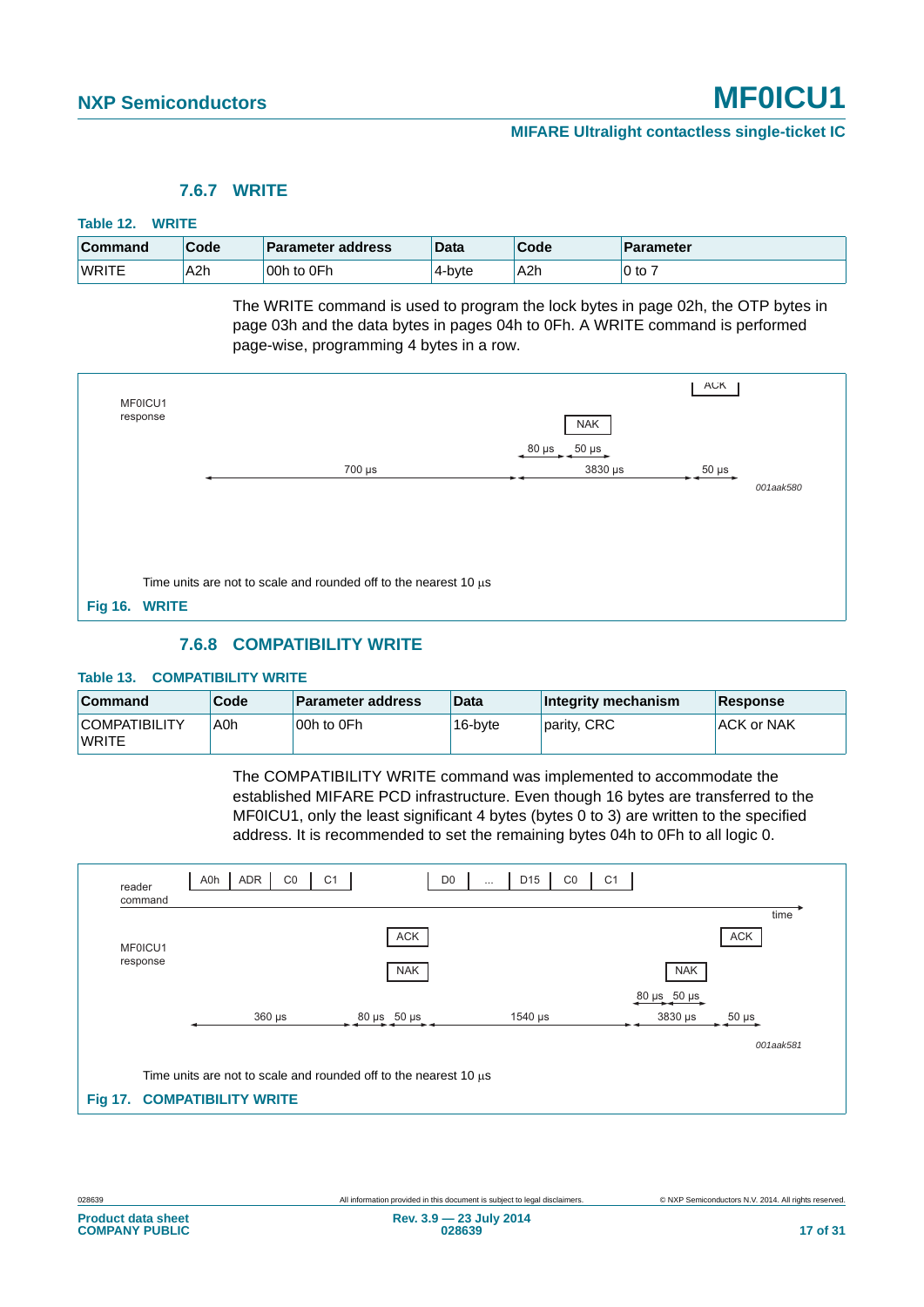# **7.7 Summary of relevant data for device identification**

| Code                  | <b>Type</b> | Value | <b>Binary Format</b>                                           | Remark                                                            |
|-----------------------|-------------|-------|----------------------------------------------------------------|-------------------------------------------------------------------|
| <b>ATQA</b>           | 2-byte      | 44h   | 0000 0000 0100 0100;                                           | hard coded                                                        |
|                       |             |       | 1 <sup>st</sup> 1 indicates cascade level 2                    |                                                                   |
|                       |             |       | 2 <sup>nd</sup> 1 indicates MIFARE family                      |                                                                   |
| <b>CT</b>             | 1-byte      | 88h   | 1000 1000                                                      | hard coded                                                        |
|                       | cascade tag |       | ensures collision with cascade level 1 products                |                                                                   |
| SAK (cascade level 1) | 1-byte      | 04h   | 0000 0100; 1 indicates additional cascade level                | hard coded                                                        |
| SAK (cascade level 2) | 1-byte      | 00h   | 0000 0000; indicates complete UID and<br>MF0ICU1 functionality | hard coded                                                        |
| manufacturer Byte     | 1-byte      | 04h   | 0000 0100; indicates manufacturer<br><b>NXP Semiconductors</b> | in accordance with<br>ISO/IEC 14443-3 and<br>ISO/IEC 7816-6 AMD.1 |

#### <span id="page-17-1"></span><span id="page-17-0"></span>**Table 14. Summary of relevant data for device identification**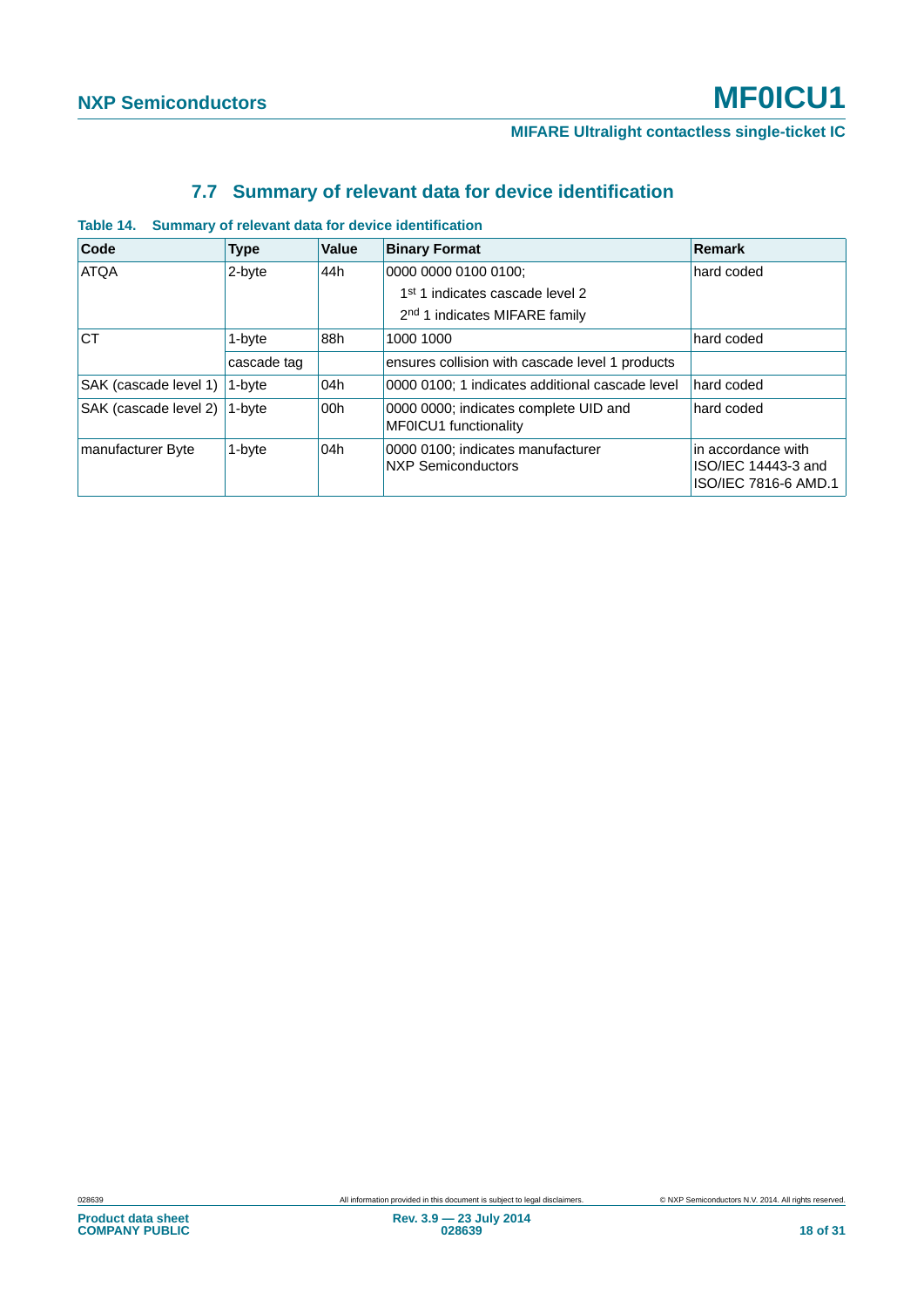### <span id="page-18-7"></span>**8. Limiting values**

#### <span id="page-18-5"></span>**Table 15. Limiting values**

*In accordance with the Absolute Maximum Rating System (IEC 60134)[\[1\]](#page-18-0)*

| <b>Symbol</b>               | <b>Parameter</b>                   | <b>Conditions</b>                     |       | <b>Min</b>     | Max <sup>[2][3]</sup> | Unit        |
|-----------------------------|------------------------------------|---------------------------------------|-------|----------------|-----------------------|-------------|
|                             | input current                      |                                       |       |                | 30                    | mA          |
| $\mathsf{T}_{\text{stg}}$   | storage temperature                |                                       |       | $-55$          | 125                   | °C          |
| $\mathsf{T}_{\mathsf{amb}}$ | ambient temperature                |                                       |       | $-25$          | 70                    | $^{\circ}C$ |
| V <sub>ESD</sub>            | electrostatic discharge<br>voltage | measured<br>between pins<br>LA and LB | $[4]$ | $\overline{2}$ |                       | kV          |
| Πu                          | latch-up current                   |                                       |       | ±100           | ۰                     | mA          |

<span id="page-18-0"></span>[1] Exposure to limiting values for extended periods may affect device reliability.

<span id="page-18-1"></span>[2] Stresses above one or more of the limiting values may cause permanent damage to the device.

<span id="page-18-2"></span>[3] These are stress ratings only. Operation of the device at these or any other conditions above those given in [Section 9.1](#page-18-4) of the specification is not implied.

<span id="page-18-3"></span>[4] JEDEC norm JESD22-A114; Human body model:  $C = 100$  pF,  $R = 1.5$  k $\Omega$ .

## <span id="page-18-8"></span><span id="page-18-4"></span>**9. Characteristics**

#### **9.1 Electrical characteristics**

#### <span id="page-18-6"></span>**Table 16. Characteristics**

| <b>Symbol</b>          | Parameter                     | <b>Conditions</b> |       | Min   | <b>Typ</b> | <b>Max</b>               | Unit       |
|------------------------|-------------------------------|-------------------|-------|-------|------------|--------------------------|------------|
|                        | input frequency               |                   |       |       | 13.56      | $\overline{\phantom{a}}$ | <b>MHz</b> |
| C,                     | input capacitance             | 17 pF version     | $[1]$ | 14.85 | 17.0       | 20.13                    | pF         |
|                        |                               | 50 pF version     | $[1]$ | 42.5  | 50.0       | 57.5                     | pF         |
|                        | <b>EEPROM</b> characteristics |                   |       |       |            |                          |            |
| $t_{\text{cy(W)}}$     | write cycle time              |                   |       |       | 3.8        | $\overline{\phantom{a}}$ | lms        |
| t <sub>ret</sub>       | retention time                | $T_{amb}$ = 22 °C |       | 5     |            |                          | year       |
| $N_{\mathsf{endu}(W)}$ | write endurance               | $T_{amb}$ = 22 °C |       | 10000 | -          |                          | cycle      |

[1] LCR meter HP 4285:  $T_{amb} = 22 °C$ , Cp-D,  $f_i = 13.56$  MHz, 2 Veff.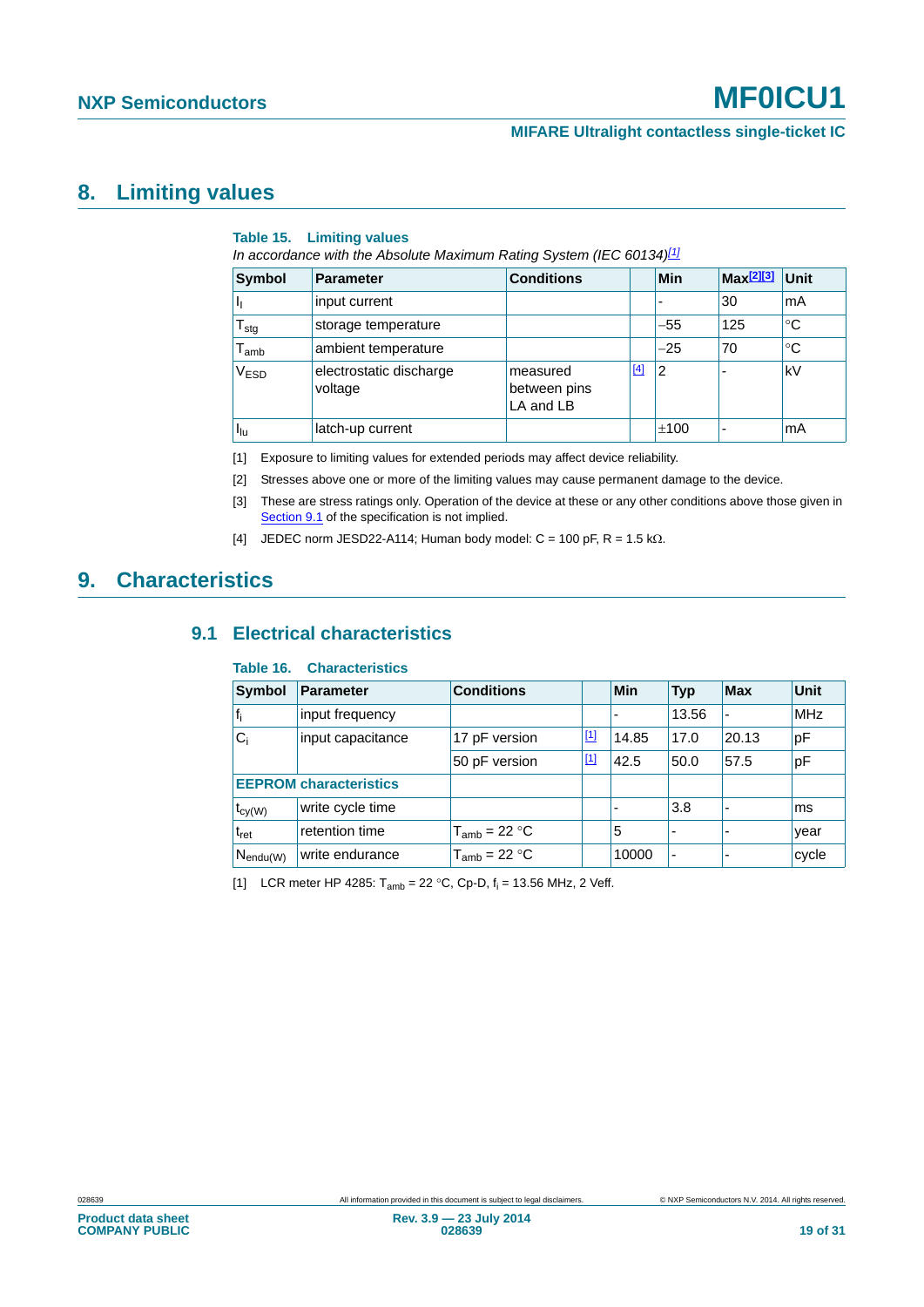# <span id="page-19-3"></span>**10. Wafer specification**

For more details on the wafer delivery forms see [Ref. 8](#page-24-3).

<span id="page-19-2"></span>

| <b>Table 17. Specifications</b>       |                                                      |
|---------------------------------------|------------------------------------------------------|
| <b>Wafer</b>                          |                                                      |
| diameter                              | 200 mm (8 inches)                                    |
| maximum diameter after foil expansion | 210 mm                                               |
| die separation process                | laser dicing                                         |
| thickness                             | 120 $\mu$ m $\pm$ 15 $\mu$ m (U7DL types)            |
|                                       | 75 $\mu$ m $\pm$ 10 $\mu$ m (S7DL types)             |
| flatness                              | not applicable                                       |
| Potential Good Dies per Wafer (PGDW)  | 72778                                                |
| <b>Wafer underside</b>                |                                                      |
| material                              | Si                                                   |
| flatness                              | not applicable                                       |
| roughness                             | $R_a$ max = 0.5 $\mu$ m                              |
|                                       | $R_t$ max = 5 $\mu$ m                                |
| <b>Chip dimensions</b>                |                                                      |
| step size <sup>[1]</sup>              | $x = 645 \mu m$                                      |
|                                       | $y = 665 \mu m$                                      |
| gap between chips <sup>[1]</sup>      | typical = $20 \mu m$                                 |
|                                       | minimum = $5 \mu m$                                  |
| <b>Passivation</b>                    |                                                      |
| type                                  | sandwich structure                                   |
| material                              | PSG/nitride (on top)                                 |
| thickness                             | 500 nm/600 nm                                        |
| Au bump (substrate connected to VSS)  |                                                      |
| material                              | 99.9 % pure Au                                       |
| hardness                              | 35 to 80 HV 0.005                                    |
| shear strength                        | >70 MPa                                              |
| height                                | $18 \mu m$                                           |
| height uniformity                     | within a die = $\pm 2 \mu m$                         |
|                                       | within a wafer = $\pm 3 \mu m$                       |
|                                       | wafer to wafer = $\pm 4 \mu m$                       |
| flatness                              | minimum = $\pm$ 1.5 µm                               |
| size                                  | LA, LB = 90 $\mu$ m $\times$ 90 $\mu$ m              |
|                                       | VSS, TESTIO <sup>[2]</sup> = 60 $\mu$ m × 60 $\mu$ m |
| size variation                        | $±5 \mu m$                                           |
| under bump metallization              | sputtered TiW                                        |

<span id="page-19-0"></span>[1] The step size and the gap between chips may vary due to changing foil expansion

<span id="page-19-1"></span>[2] Pads VSS and TESTIO are disconnected when wafer is sawn.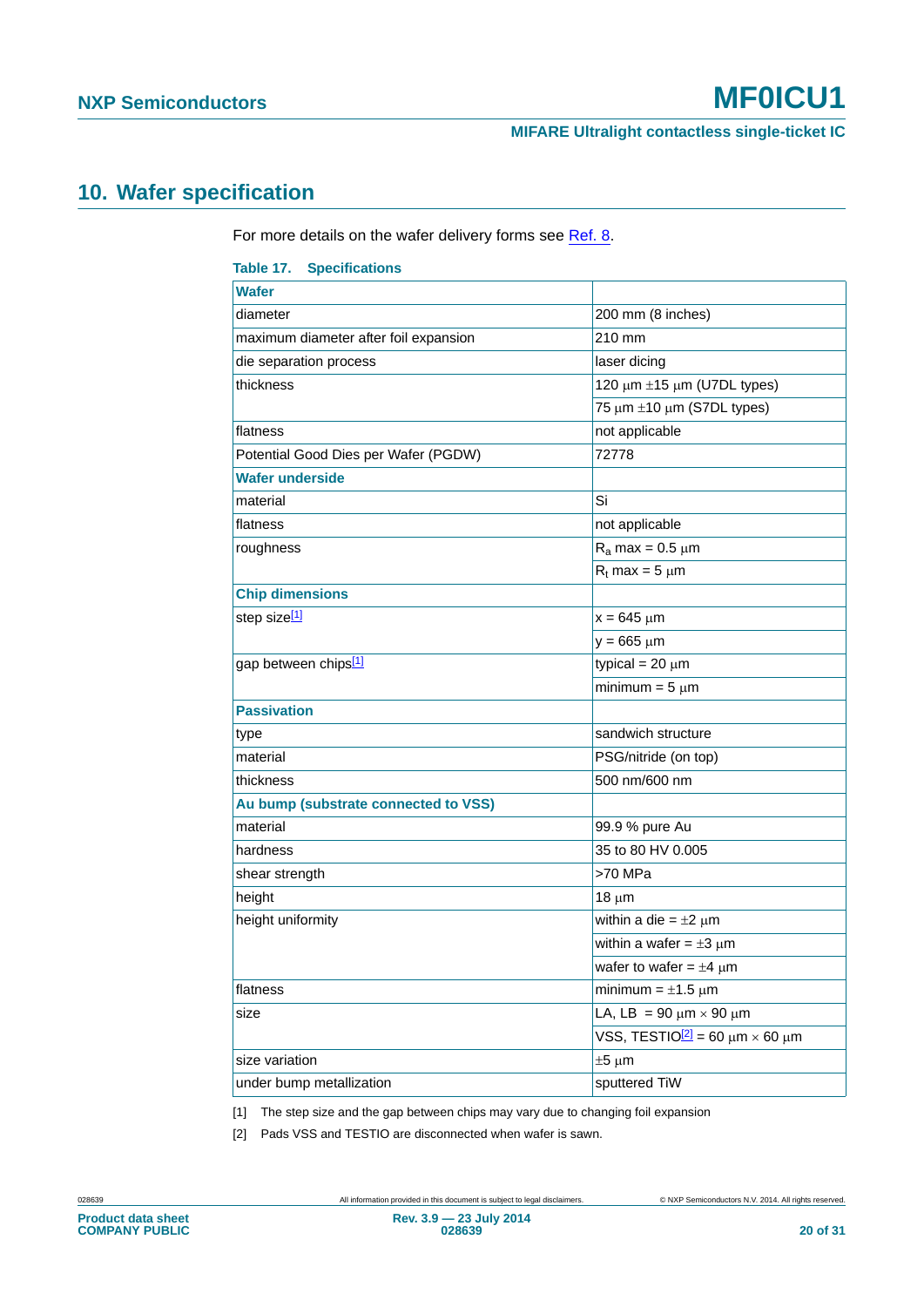**MIFARE Ultralight contactless single-ticket IC**

### <span id="page-20-0"></span>**10.1 Fail die identification**

The wafers are not inked.

Electronic wafer mapping (SECS II format) covers the electrical test results and the additional mechanical/visual inspection results.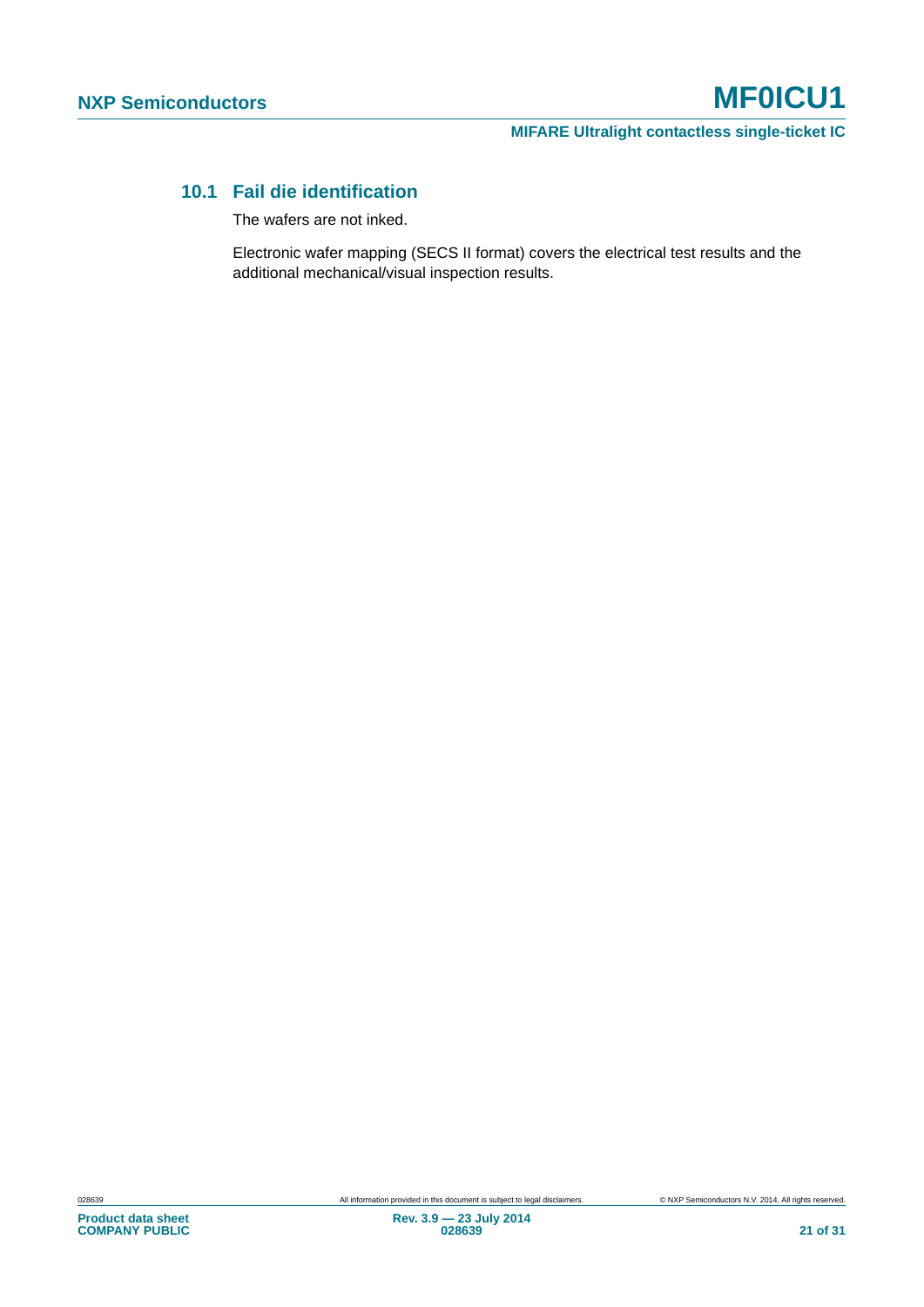# <span id="page-21-1"></span>**11. Package outline**



For further details on the contactless module MOA4 please refer to [Ref. 7](#page-24-4).

<span id="page-21-0"></span>

028639 All information provided in this document is subject to legal disclaimers. © NXP Semiconductors N.V. 2014. All rights reserved.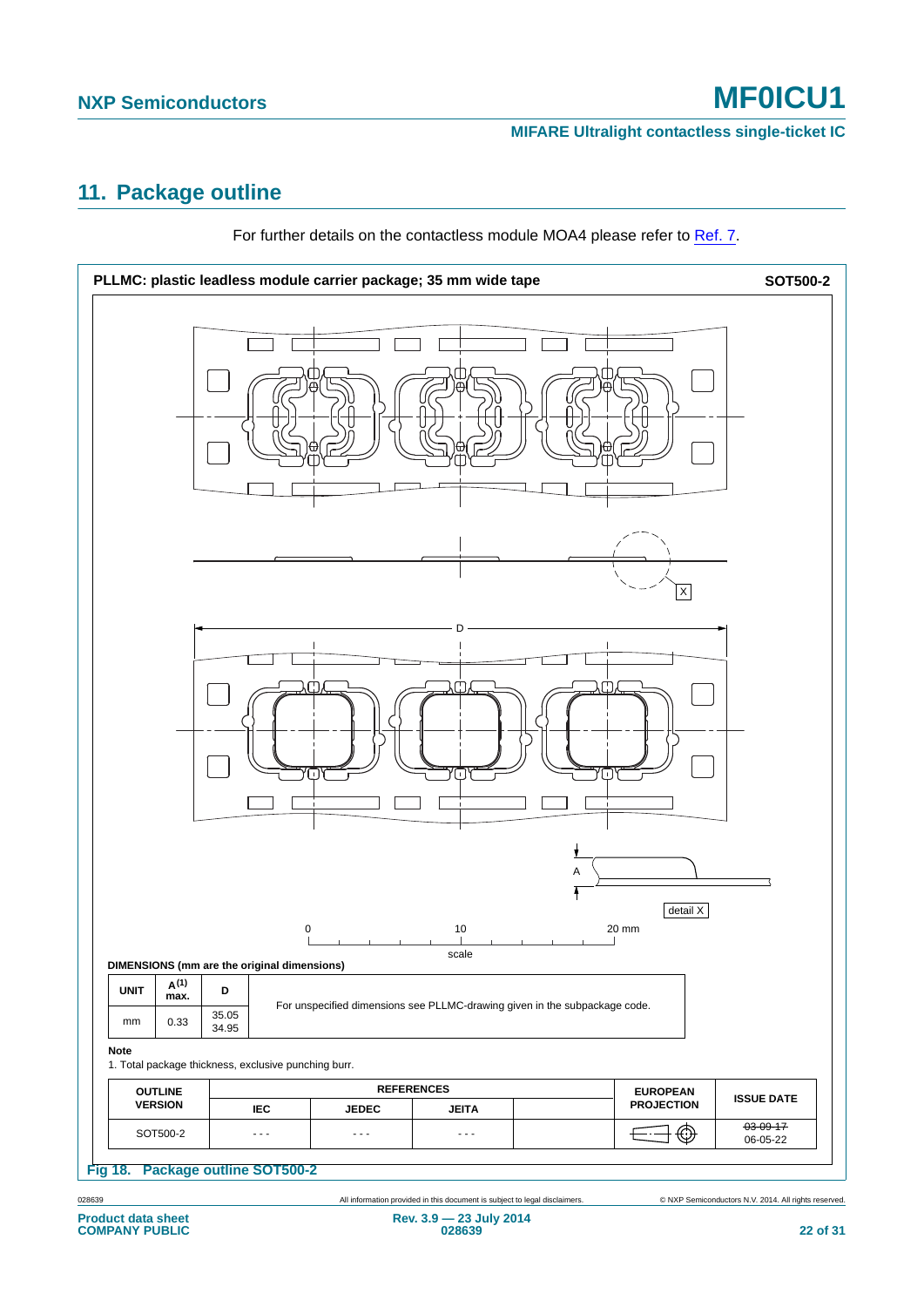# <span id="page-22-1"></span>**12. Bare die outline**

For more details on the wafer delivery forms, see [Ref. 8](#page-24-3).

<span id="page-22-0"></span>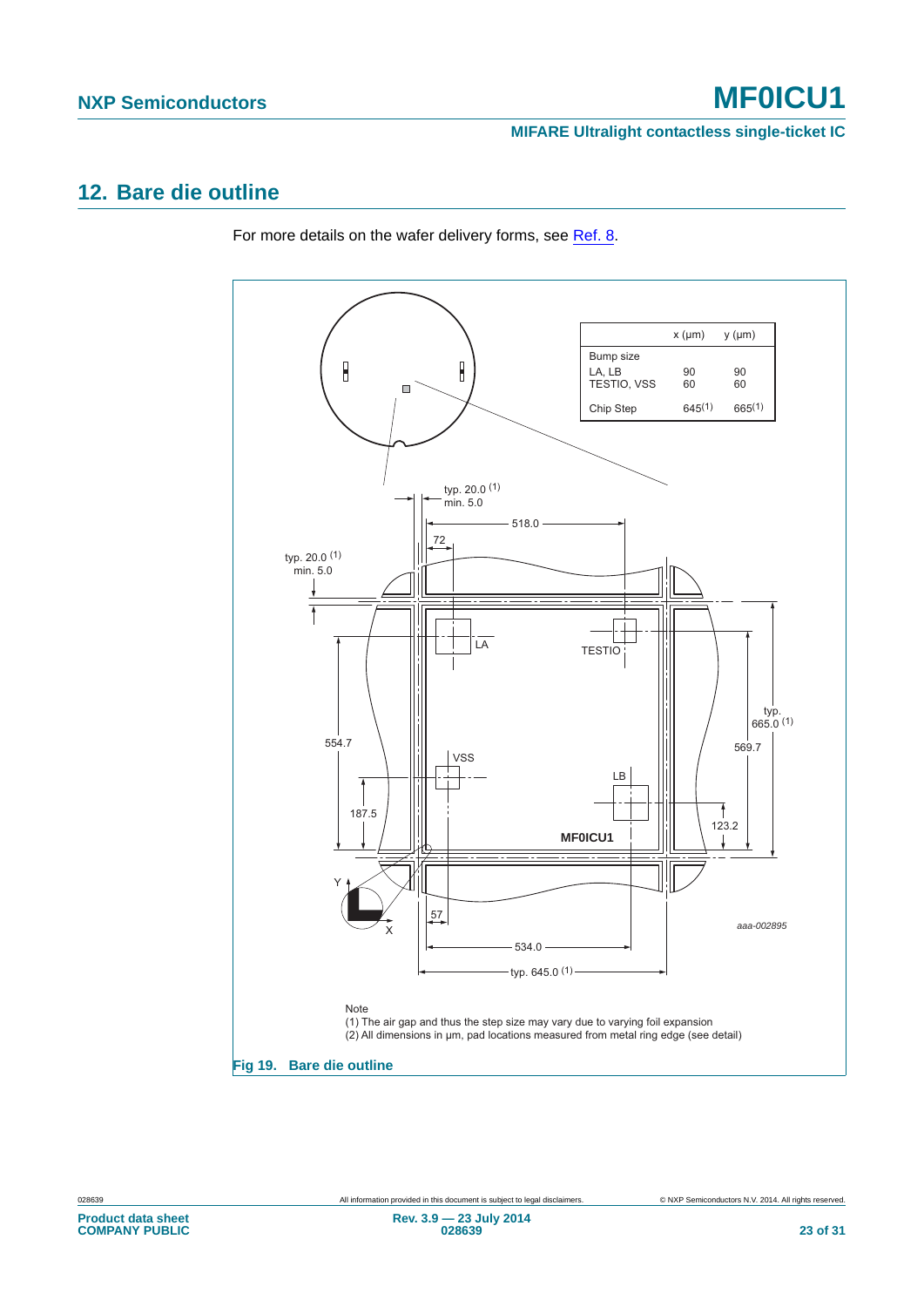**MIFARE Ultralight contactless single-ticket IC**

# <span id="page-23-1"></span>**13. Abbreviations**

<span id="page-23-0"></span>

| <b>Table 18. Abbreviations</b> |                                                     |  |
|--------------------------------|-----------------------------------------------------|--|
| Acronym                        | <b>Description</b>                                  |  |
| ARG                            | Argument                                            |  |
| <b>ATQA</b>                    | Answer To Request (type A)                          |  |
| <b>BCC</b>                     | <b>Block Check Character</b>                        |  |
| <b>CMD</b>                     | Command                                             |  |
| <b>CRC</b>                     | <b>Cyclic Redundancy Check</b>                      |  |
| CT                             | Cascade Tag                                         |  |
| <b>EEPROM</b>                  | Electrically Erasable Programmable Read-Only Memory |  |
| <b>LSB</b>                     | Least Significant Bit                               |  |
| <b>MSB</b>                     | Most Significant Bit                                |  |
| <b>NAK</b>                     | Negative Acknowledge                                |  |
| <b>OTP</b>                     | One-Time Programmable                               |  |
| Passive ACK                    | Passive (implicit) ACKnowledge without PICC answer  |  |
| <b>PCD</b>                     | <b>Proximity Coupling Device</b>                    |  |
| <b>PGDW</b>                    | Potential Good Dies per Wafer                       |  |
| <b>PICC</b>                    | Proximity Integrated Circuit Card                   |  |
| <b>POR</b>                     | Power-On Reset                                      |  |
| <b>REQA</b>                    | Request Answer (type A)                             |  |
| <b>RF</b>                      | Radio Frequency                                     |  |
| <b>SAK</b>                     | Select ACKnowledge (type A)                         |  |
| <b>UID</b>                     | Unique IDentifier/IDentification                    |  |
| <b>WUPA</b>                    | Wake-UP command (type A)                            |  |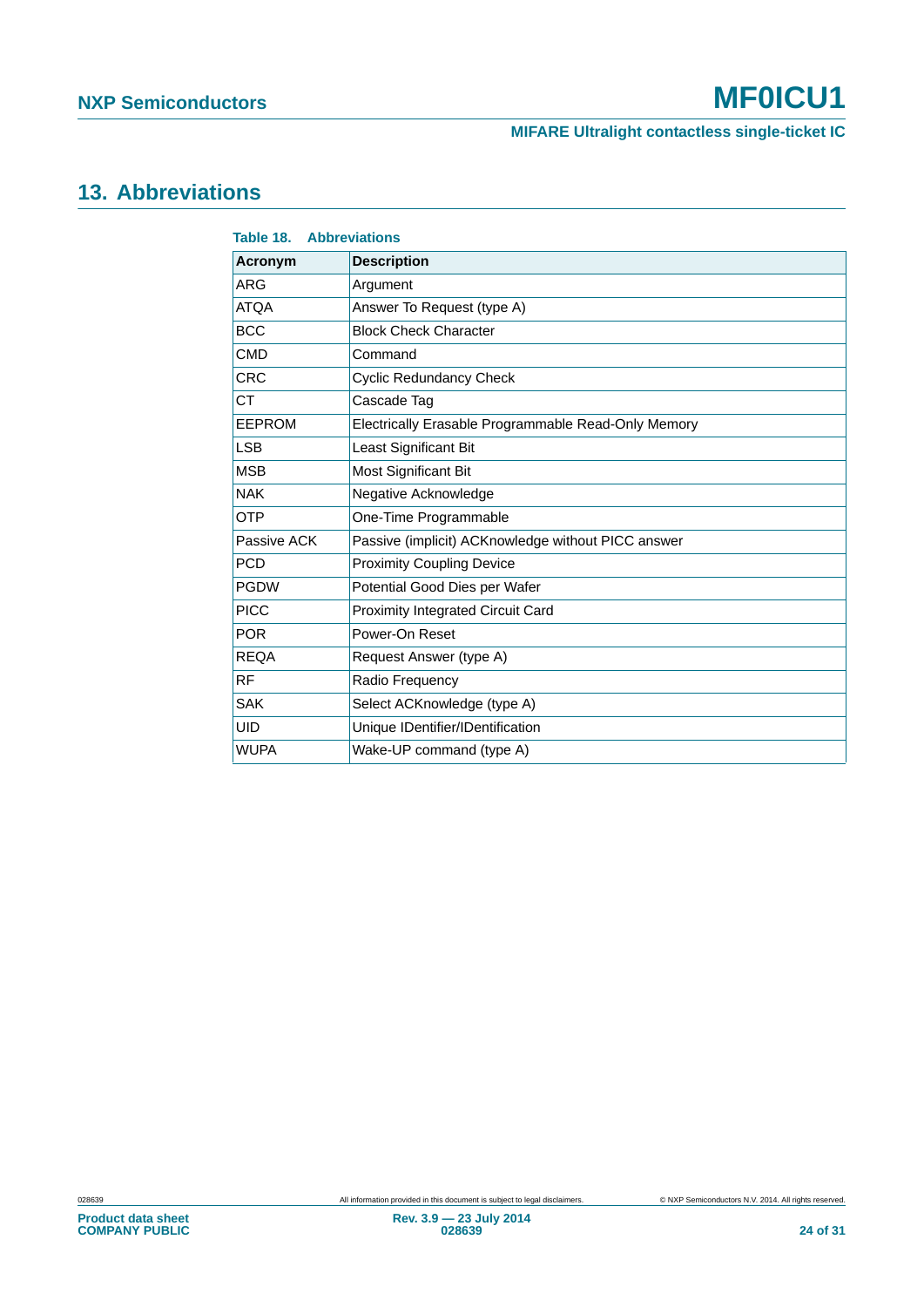### <span id="page-24-6"></span>**14. References**

- <span id="page-24-0"></span>**[1] ISO/IEC 14443 A —** International Organization for Standardization/International Electrotechnical Commission: Identification cards - Contactless integrated circuit(s) cards - Proximity cards, part 1-4, Type A
- <span id="page-24-5"></span>**[2] MIFARE Interface Platform Type Identification Procedure —** Application note, BL-ID Document number 0184, Version number \*\*<sup>1</sup>
- <span id="page-24-2"></span>**[3] MIFARE ISO/IEC 14443 PICC Selection —** Application note, BL-ID Document number [1](#page-24-5)308, Version number \*\*<sup>1</sup>
- **[4] MIFARE Ultralight Features and Hints** Application note, BL-ID Document number 0731, Version number \*\*[1](#page-24-5)
- **[5] MIFARE Ultralight as Type 2 Tag** Application note, BL-ID Document number [1](#page-24-5)303, Version number \*\*<sup>1</sup>
- <span id="page-24-1"></span>**[6] MIFARE (Card) Coil Design Guide —** Application note, BL-ID Document number 0[1](#page-24-5)17, Version number \*\*<sup>1</sup>
- <span id="page-24-4"></span>**[7] Contactless smart card module specification MOA4 —** Delivery Type Description, BU-ID Document number 0823\*\*[1](#page-24-5)
- <span id="page-24-3"></span>**[8] General specification for 8" wafer on UV-tape with electronic fail die marking; delivery types —** Delivery Type Description, BU-ID Document number [1](#page-24-5)093<sup>\*\*1</sup>

<sup>1. \*\* ...</sup> document version number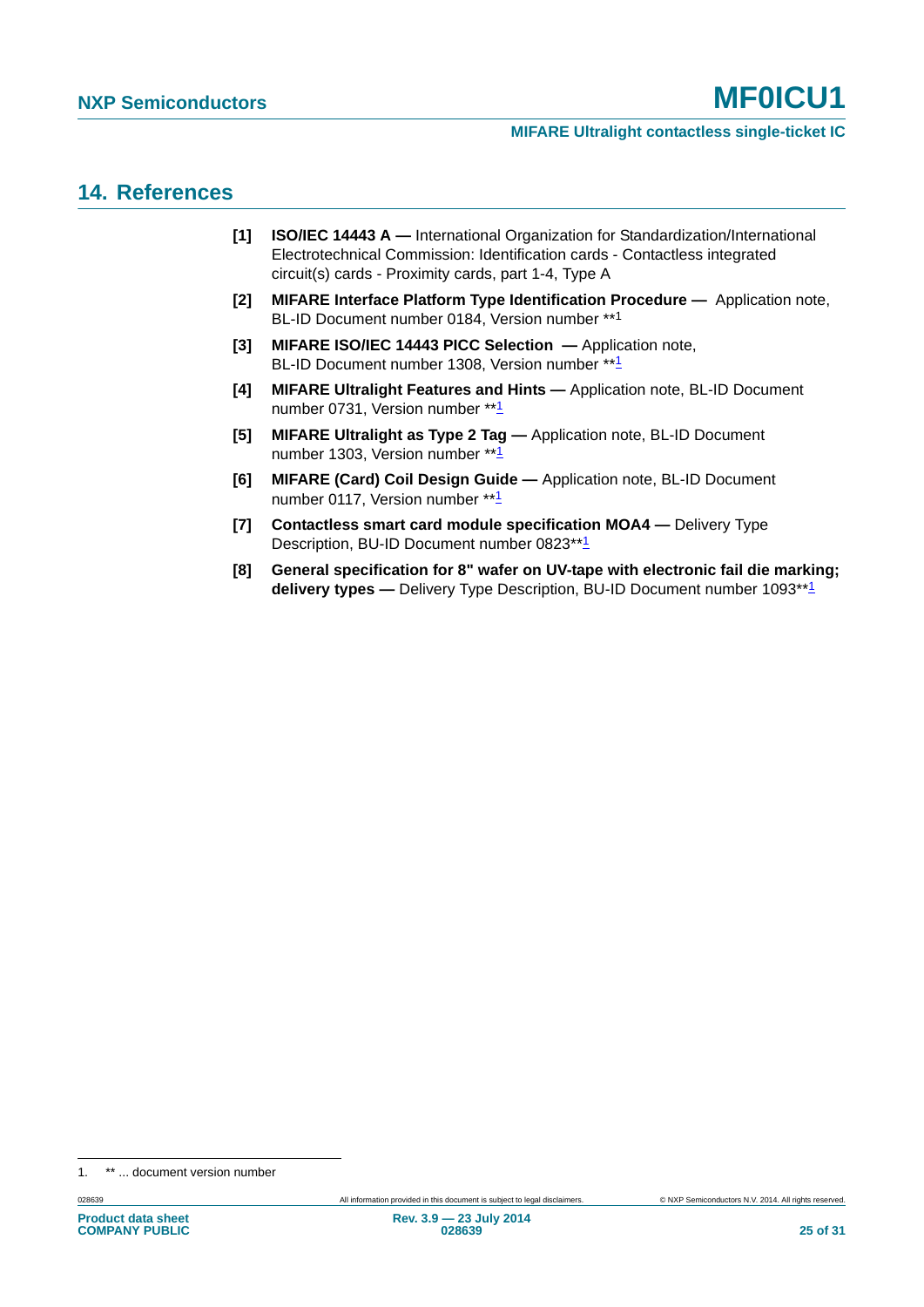# <span id="page-25-1"></span>**15. Revision history**

| Document ID    | Release date                                                                                  | Data sheet status                                                                                                                                                   | Change notice                                                                                     | Supersedes |
|----------------|-----------------------------------------------------------------------------------------------|---------------------------------------------------------------------------------------------------------------------------------------------------------------------|---------------------------------------------------------------------------------------------------|------------|
| MFOICU1 v.3.9  | 20140723                                                                                      | Product data sheet                                                                                                                                                  |                                                                                                   | MF0ICU1_38 |
| Modifications: | $\bullet$<br>bit 2                                                                            | Figure 19 "Bare die outline": updated<br>Corrected wafer thickness tolerance for 75 $\mu$ m thin wafers                                                             | Corrected typo in Section 7.5.2 "Lock bytes" Lock Bytes for the block locking                     |            |
|                | Corrected bump size for VSS pad<br>New template structure applied<br><b>Editorial changes</b> |                                                                                                                                                                     | Corrected reference Ref. 8 to wafer delivery with electronic fail die marking                     |            |
| MF0ICU1 v.3.8  | 20101222                                                                                      | Product data sheet                                                                                                                                                  |                                                                                                   | MF0ICU1_37 |
| Modifications: |                                                                                               | • Unit of write endurance corrected in cycles                                                                                                                       |                                                                                                   |            |
| MF0ICU1_37     | 20100414                                                                                      | Product data sheet                                                                                                                                                  |                                                                                                   | 028636     |
| Modifications: | $\bullet$                                                                                     | Figure 4 "Chip orientation and bondpad locations": format updated                                                                                                   |                                                                                                   |            |
| 028636         | 20100212                                                                                      | Product data sheet                                                                                                                                                  |                                                                                                   | 028635     |
| Modifications: | $\bullet$<br>Packaging information included<br>Multiple minor changes                         | Updated information on memory content after production<br>Fig. 4 "Chip orientation and bondpad locations": format updated<br>Section 5 "Legal information": updated | Information on laser dicing types included (no separate wafer addendum needed)                    |            |
| 028635         | 20080820                                                                                      | Product data sheet                                                                                                                                                  |                                                                                                   | 028634     |
| Modifications: | sentences                                                                                     |                                                                                                                                                                     | Section 1 "General description" and Section 2 "Features": rephrasing of                           |            |
| 028634         | 20080204                                                                                      | Product data sheet                                                                                                                                                  |                                                                                                   | 028633     |
| Modifications: | $\bullet$<br>Update                                                                           |                                                                                                                                                                     | General rewording of MIFARE designation and commercial conditions                                 |            |
| 028633         | <b>July 2008</b>                                                                              | Product data sheet                                                                                                                                                  |                                                                                                   | 028632     |
| Modifications: | exchange of figures 11 and 13<br>$\bullet$                                                    |                                                                                                                                                                     |                                                                                                   |            |
| 028632         | April 2007                                                                                    | Product data sheet                                                                                                                                                  |                                                                                                   | 028631     |
| Modifications: | NXP Semiconductors.                                                                           | Legal texts have been adapted to the new company name.                                                                                                              | • The format of this data sheet has been redesigned to comply with the new identity guidelines of |            |
| 028631         | March 2007                                                                                    | Product data sheet                                                                                                                                                  |                                                                                                   | 028630     |
| 028630         | <b>March 2003</b>                                                                             | Product data sheet                                                                                                                                                  |                                                                                                   | 028625     |
| 028625         | <b>March 2003</b>                                                                             | Preliminary data sheet                                                                                                                                              |                                                                                                   | 028624     |
| 028624         | February 2003                                                                                 | Preliminary data sheet                                                                                                                                              |                                                                                                   | 028623     |
| 028623         | January 2003                                                                                  | Preliminary data sheet                                                                                                                                              |                                                                                                   | 028622     |
| 028622         | January 2003                                                                                  | Preliminary data sheet                                                                                                                                              |                                                                                                   | 028621     |
| 028621         | January 2003                                                                                  | Preliminary data sheet                                                                                                                                              |                                                                                                   | 028620     |
| 028620         |                                                                                               | Preliminary data sheet                                                                                                                                              |                                                                                                   | 028610     |

#### <span id="page-25-0"></span>**Table 19. Revision history**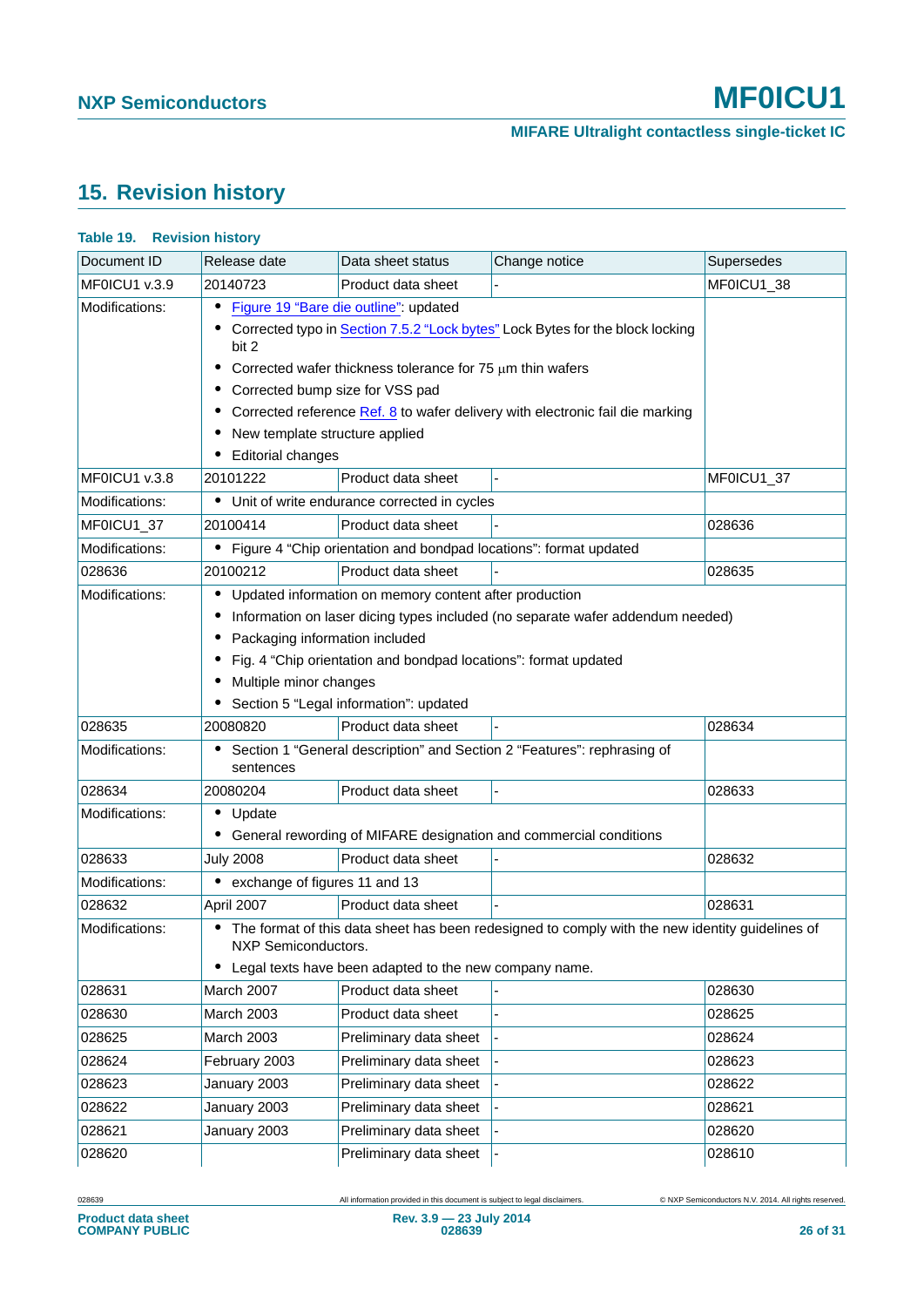### **MIFARE Ultralight contactless single-ticket IC**

| <b>Table 19. Revision history</b> continued |              |                      |               |                   |
|---------------------------------------------|--------------|----------------------|---------------|-------------------|
| Document ID                                 | Release date | Data sheet status    | Change notice | <b>Supersedes</b> |
| 028610                                      |              | Objective data sheet |               |                   |

#### **Table 19. Revision history** *…continued*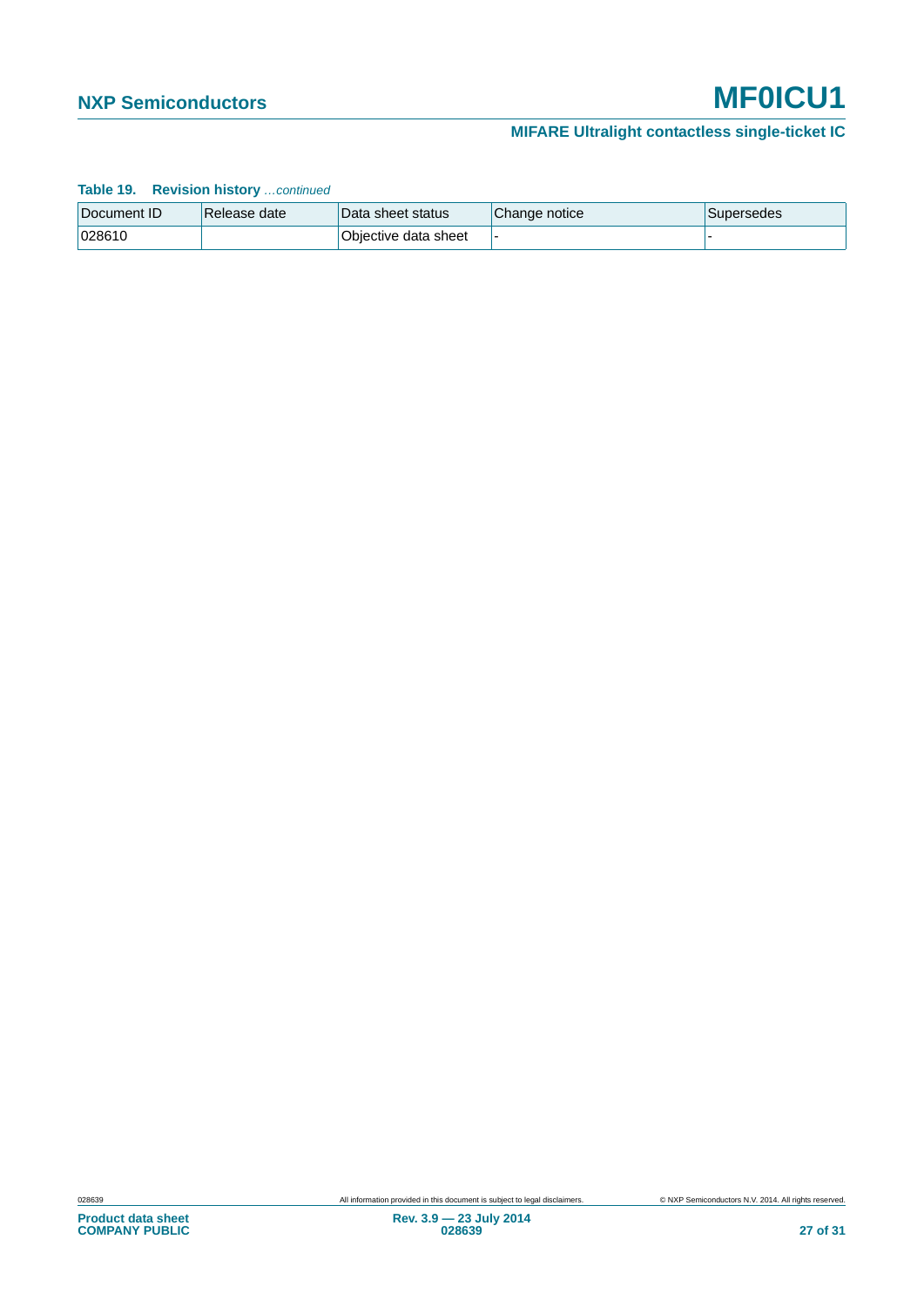# <span id="page-27-3"></span>**16. Legal information**

#### <span id="page-27-4"></span>**16.1 Data sheet status**

| Document status[1][2]          | <b>Product status</b> <sup>[3]</sup> | <b>Definition</b>                                                                     |
|--------------------------------|--------------------------------------|---------------------------------------------------------------------------------------|
| Objective [short] data sheet   | Development                          | This document contains data from the objective specification for product development. |
| Preliminary [short] data sheet | Qualification                        | This document contains data from the preliminary specification.                       |
| Product [short] data sheet     | Production                           | This document contains the product specification.                                     |

<span id="page-27-0"></span>[1] Please consult the most recently issued document before initiating or completing a design.

<span id="page-27-1"></span>[2] The term 'short data sheet' is explained in section "Definitions".

<span id="page-27-2"></span>[3] The product status of device(s) described in this document may have changed since this document was published and may differ in case of multiple devices. The latest product status<br>information is available on the Intern

#### <span id="page-27-5"></span>**16.2 Definitions**

**Draft —** The document is a draft version only. The content is still under internal review and subject to formal approval, which may result in modifications or additions. NXP Semiconductors does not give any representations or warranties as to the accuracy or completeness of information included herein and shall have no liability for the consequences of use of such information.

**Short data sheet —** A short data sheet is an extract from a full data sheet with the same product type number(s) and title. A short data sheet is intended for quick reference only and should not be relied upon to contain detailed and full information. For detailed and full information see the relevant full data sheet, which is available on request via the local NXP Semiconductors sales office. In case of any inconsistency or conflict with the short data sheet, the full data sheet shall prevail.

**Product specification —** The information and data provided in a Product data sheet shall define the specification of the product as agreed between NXP Semiconductors and its customer, unless NXP Semiconductors and customer have explicitly agreed otherwise in writing. In no event however, shall an agreement be valid in which the NXP Semiconductors product is deemed to offer functions and qualities beyond those described in the Product data sheet.

#### <span id="page-27-6"></span>**16.3 Disclaimers**

**Limited warranty and liability —** Information in this document is believed to be accurate and reliable. However, NXP Semiconductors does not give any representations or warranties, expressed or implied, as to the accuracy or completeness of such information and shall have no liability for the consequences of use of such information. NXP Semiconductors takes no responsibility for the content in this document if provided by an information source outside of NXP Semiconductors.

In no event shall NXP Semiconductors be liable for any indirect, incidental, punitive, special or consequential damages (including - without limitation - lost profits, lost savings, business interruption, costs related to the removal or replacement of any products or rework charges) whether or not such damages are based on tort (including negligence), warranty, breach of contract or any other legal theory.

Notwithstanding any damages that customer might incur for any reason whatsoever, NXP Semiconductors' aggregate and cumulative liability towards customer for the products described herein shall be limited in accordance with the *Terms and conditions of commercial sale* of NXP Semiconductors.

**Right to make changes —** NXP Semiconductors reserves the right to make changes to information published in this document, including without limitation specifications and product descriptions, at any time and without notice. This document supersedes and replaces all information supplied prior to the publication hereof.

**Suitability for use —** NXP Semiconductors products are not designed, authorized or warranted to be suitable for use in life support, life-critical or safety-critical systems or equipment, nor in applications where failure or malfunction of an NXP Semiconductors product can reasonably be expected to result in personal injury, death or severe property or environmental damage. NXP Semiconductors and its suppliers accept no liability for inclusion and/or use of NXP Semiconductors products in such equipment or applications and therefore such inclusion and/or use is at the customer's own risk.

**Applications —** Applications that are described herein for any of these products are for illustrative purposes only. NXP Semiconductors makes no representation or warranty that such applications will be suitable for the specified use without further testing or modification.

Customers are responsible for the design and operation of their applications and products using NXP Semiconductors products, and NXP Semiconductors accepts no liability for any assistance with applications or customer product design. It is customer's sole responsibility to determine whether the NXP Semiconductors product is suitable and fit for the customer's applications and products planned, as well as for the planned application and use of customer's third party customer(s). Customers should provide appropriate design and operating safeguards to minimize the risks associated with their applications and products.

NXP Semiconductors does not accept any liability related to any default, damage, costs or problem which is based on any weakness or default in the customer's applications or products, or the application or use by customer's third party customer(s). Customer is responsible for doing all necessary testing for the customer's applications and products using NXP Semiconductors products in order to avoid a default of the applications and the products or of the application or use by customer's third party customer(s). NXP does not accept any liability in this respect.

**Limiting values —** Stress above one or more limiting values (as defined in the Absolute Maximum Ratings System of IEC 60134) will cause permanent damage to the device. Limiting values are stress ratings only and (proper) operation of the device at these or any other conditions above those given in the Recommended operating conditions section (if present) or the Characteristics sections of this document is not warranted. Constant or repeated exposure to limiting values will permanently and irreversibly affect the quality and reliability of the device.

**Terms and conditions of commercial sale —** NXP Semiconductors products are sold subject to the general terms and conditions of commercial sale, as published at<http://www.nxp.com/profile/terms>, unless otherwise agreed in a valid written individual agreement. In case an individual agreement is concluded only the terms and conditions of the respective agreement shall apply. NXP Semiconductors hereby expressly objects to applying the customer's general terms and conditions with regard to the purchase of NXP Semiconductors products by customer.

**No offer to sell or license —** Nothing in this document may be interpreted or construed as an offer to sell products that is open for acceptance or the grant, conveyance or implication of any license under any copyrights, patents or other industrial or intellectual property rights.

028639 All information provided in this document is subject to legal disclaimers. © NXP Semiconductors N.V. 2014. All rights reserved.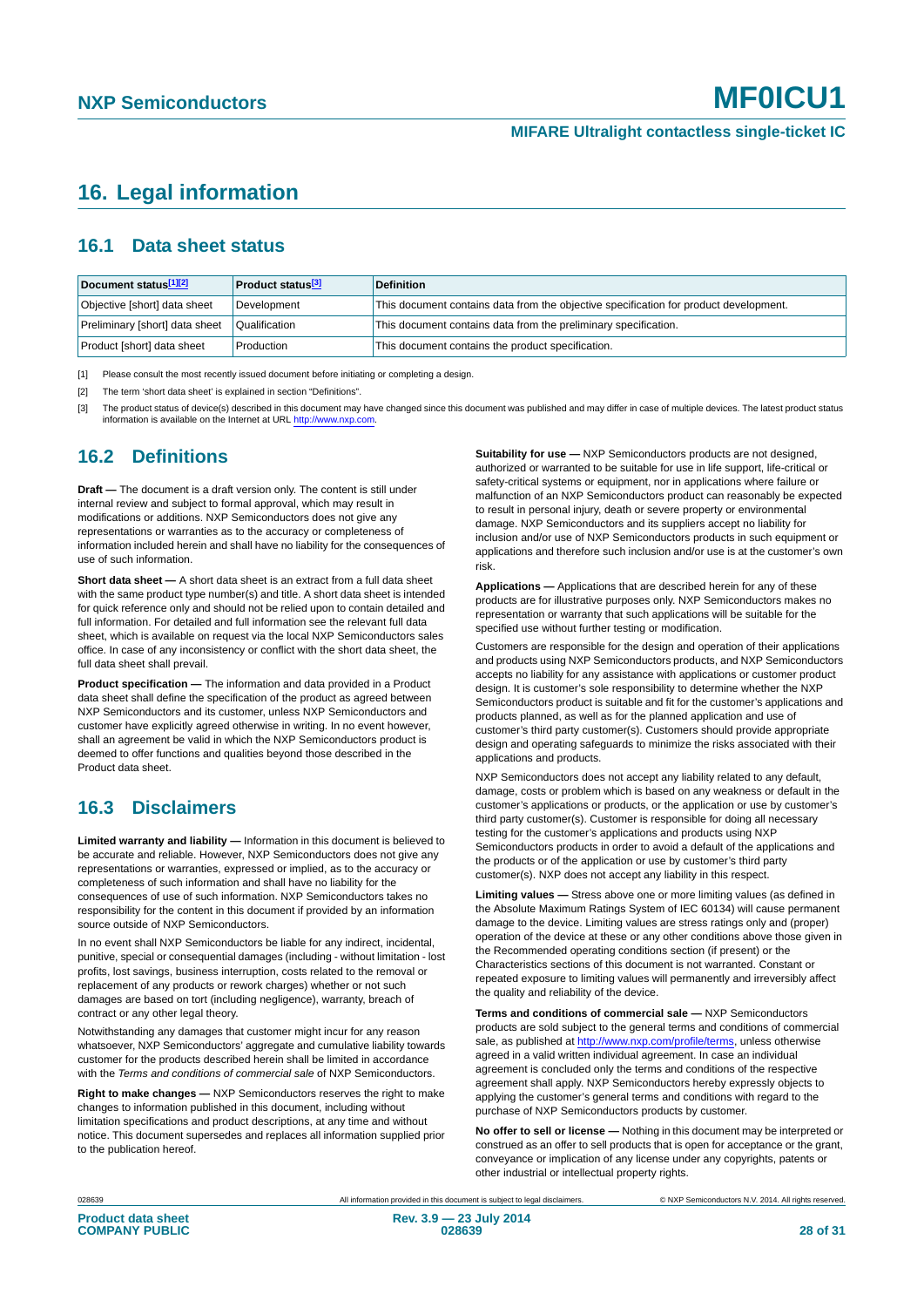**Export control —** This document as well as the item(s) described herein may be subject to export control regulations. Export might require a prior authorization from competent authorities.

**Quick reference data —** The Quick reference data is an extract of the product data given in the Limiting values and Characteristics sections of this document, and as such is not complete, exhaustive or legally binding.

**Non-automotive qualified products —** Unless this data sheet expressly states that this specific NXP Semiconductors product is automotive qualified, the product is not suitable for automotive use. It is neither qualified nor tested in accordance with automotive testing or application requirements. NXP Semiconductors accepts no liability for inclusion and/or use of non-automotive qualified products in automotive equipment or applications.

In the event that customer uses the product for design-in and use in automotive applications to automotive specifications and standards, customer (a) shall use the product without NXP Semiconductors' warranty of the product for such automotive applications, use and specifications, and (b) whenever customer uses the product for automotive applications beyond

# <span id="page-28-1"></span>**17. Contact information**

NXP Semiconductors' specifications such use shall be solely at customer's own risk, and (c) customer fully indemnifies NXP Semiconductors for any liability, damages or failed product claims resulting from customer design and use of the product for automotive applications beyond NXP Semiconductors' standard warranty and NXP Semiconductors' product specifications.

**Translations —** A non-English (translated) version of a document is for reference only. The English version shall prevail in case of any discrepancy between the translated and English versions.

#### <span id="page-28-0"></span>**16.4 Trademarks**

Notice: All referenced brands, product names, service names and trademarks are the property of their respective owners.

**MIFARE —** is a trademark of NXP Semiconductors N.V.

**MIFARE Ultralight —** is a trademark of NXP Semiconductors N.V.

For more information, please visit: **http://www.nxp.com**

For sales office addresses, please send an email to: **salesaddresses@nxp.com**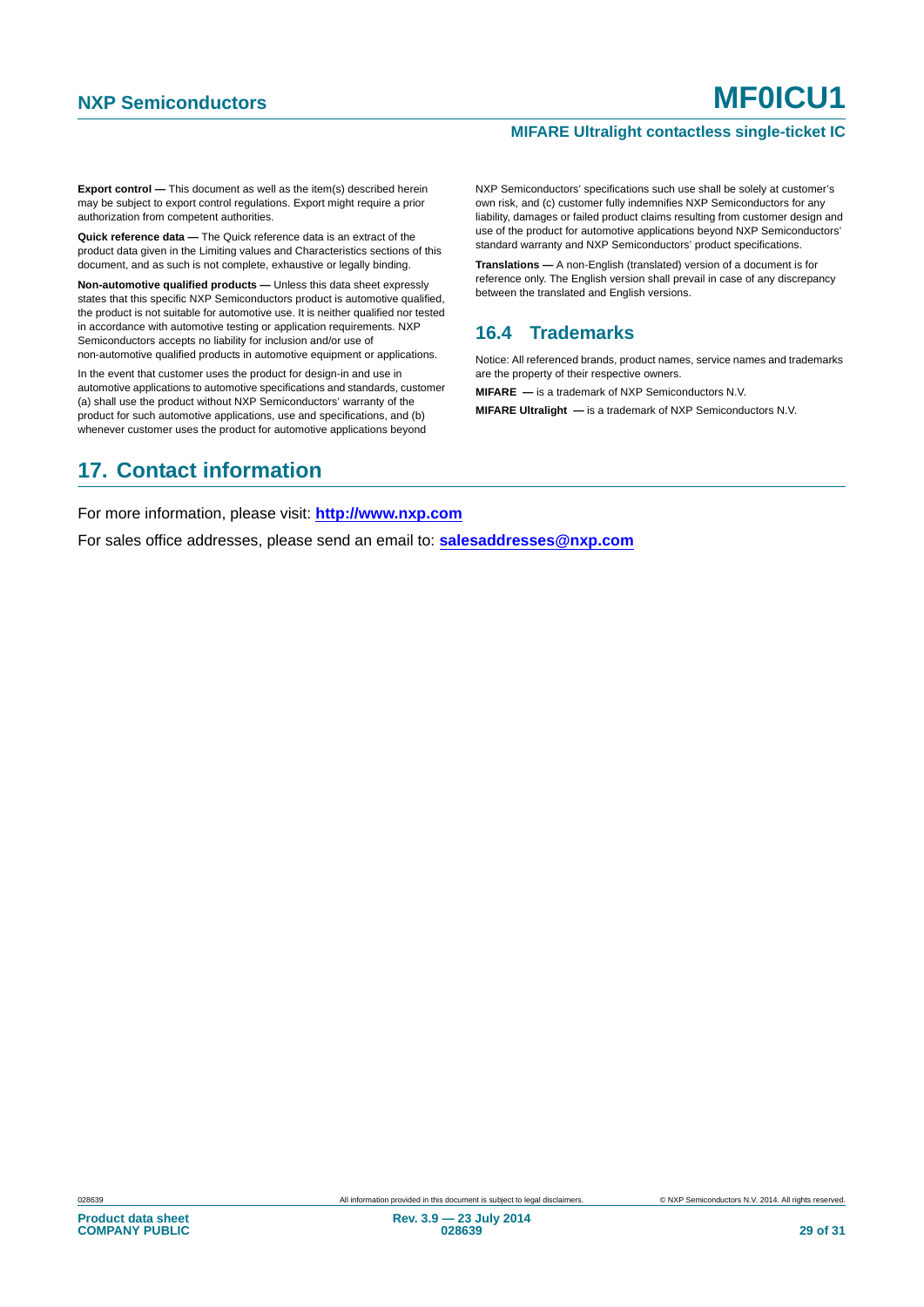**MIFARE Ultralight contactless single-ticket IC**

# <span id="page-29-0"></span>**18. Tables**

| Table 1. |                                       |
|----------|---------------------------------------|
| Table 2. | Characteristics 3                     |
| Table 3. | Ordering information 4                |
| Table 4. | Bonding pad assignments to smart card |
|          | contactless module5                   |
| Table 5. |                                       |
| Table 6. |                                       |
| Table 7. |                                       |
| Table 8. | Cascade level 1: ANTICOLLISION        |
|          | and SELECT commands 14                |
| Table 9. | Cascade level 2: ANTICOLLISION        |
|          | and SELECT commands 15                |

| Table 13. COMPATIBILITY WRITE 17       |
|----------------------------------------|
| Table 14. Summary of relevant data for |
|                                        |
|                                        |
|                                        |
|                                        |
| Table 18. Abbreviations 24             |
| Table 19. Revision history  26         |

# <span id="page-29-1"></span>**19. Figures**

| Fig 1.  |                                                                         |
|---------|-------------------------------------------------------------------------|
| Fig 2.  |                                                                         |
| Fig 3.  | Contact assignments for SOT500-2 (MOA4) 5                               |
| Fig 4.  | Communication principle state diagram. 7                                |
| Fig 5.  |                                                                         |
| Fig 6.  |                                                                         |
| Fig 7.  |                                                                         |
| Fig 8.  |                                                                         |
| Fig 9.  |                                                                         |
| Fig 10. | Cascade level 1: ANTICOLLISION command14                                |
| Fia 11. | Cascade level 1: SELECT command. 14                                     |
| Fig 12. | Cascade level 2: ANTICOLLISION command15                                |
|         | Fig 13. Cascade level 2: SELECT command15                               |
| Fia 14. |                                                                         |
|         |                                                                         |
|         |                                                                         |
|         | Fig 17. COMPATIBILITY WRITE $\ldots \ldots \ldots \ldots \ldots \ldots$ |
|         | Fig 18. Package outline SOT500-2 22                                     |
|         | Fig 19. Bare die outline 23                                             |